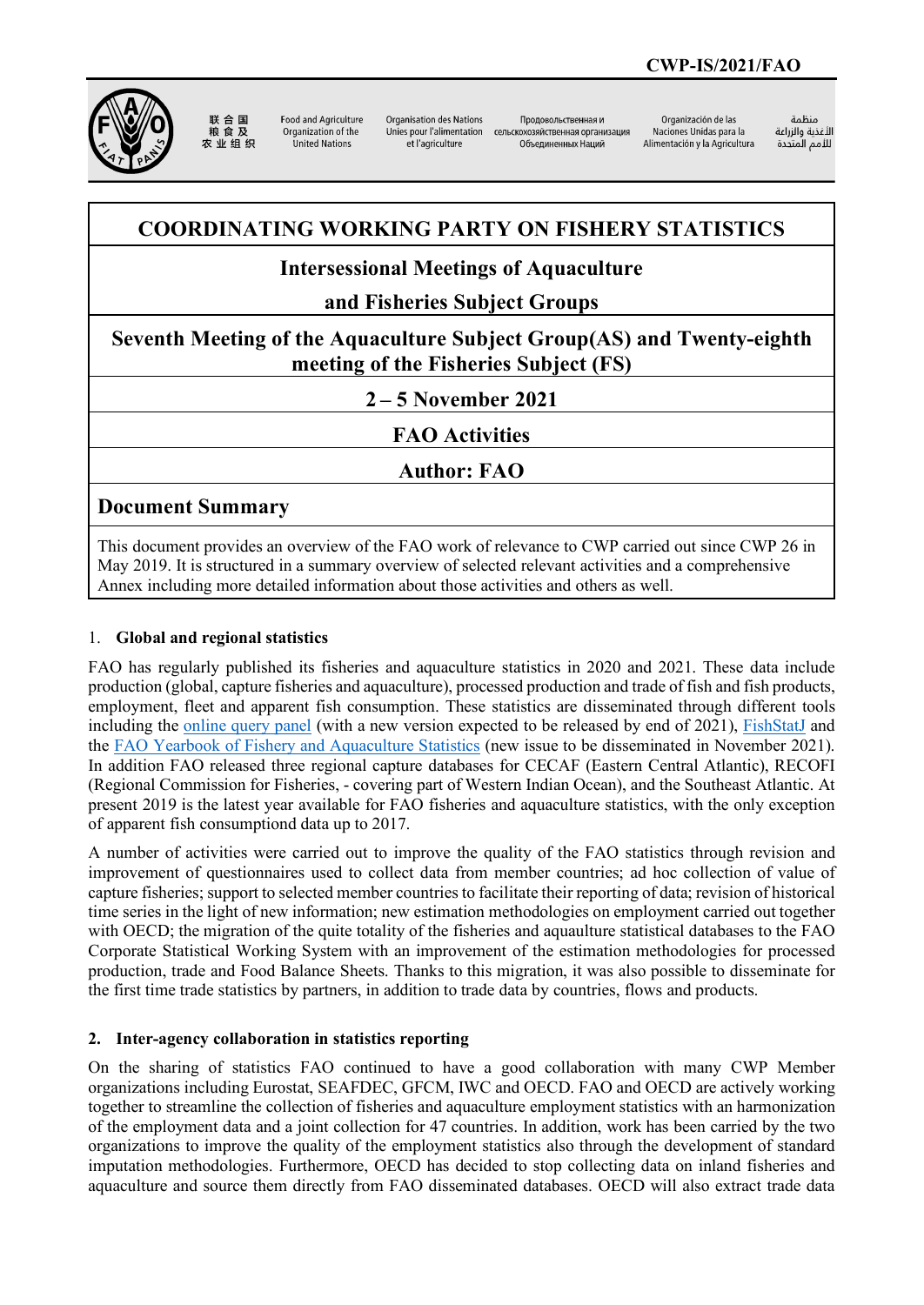directly from FAO and not anymore from Comtrade, which is in any case the main source of FAO trade statistics, with the exception of European Union countries for which FAO extracts trade data from Eurostat.

With Eurostat, capture fisheries statistics continue to be shared among the two organizations, while for aquaculture data this does not occur mainly due to the increasing number of confidential data, which cannot be shared by Eurostat. In addition, for aquaculture data, there is a problem of different deadlines in data collection (end of August for FAO and end of December for Eurostat). Fleet and trade data are directly taken by FAO from the Eurostat website.

#### **3. Collaboration in the revision of international classifications and manuals**

FAO is currently involved in different international tasks groups for the revision of selected international classifications including the Central Product Classification (CPC), the International Standard Classification of Occupations (ISCO), the Harmonized System Nomenclature (HS). In addition FAO is part of the Task Team on International Trade Statistics recently created that has the main role to revise the Manual on the International Merchandise Trade Statistics: Concepts and Definitions 2010 (IMTS 2010) and the Manual on Statistics of International Trade in Services 2010 (MSITS 2010), Work on all these revisions has just started and FAO is evaluating the possibility of doing specific proposals to further improve the fisheries and aquaculture related codes of the classifications and components of the manuals. FAO can collaborate with other CWP Members interested in the improvement of those classifications and manuals.

### 4. **Capacity building in fisheries and aquaculture statistics**

Despite the impossibility of carrying out duty travels since March 2020, FAO has continued to be active in providing capacity building activities in support to fisheries and aquaculture statistics and related information systems to several countries with main focus in the Caribbean, Asia and Africa. In support of the data collection, in addition to utilize Open ARTFISH, which has been regularly used by many countries since 2011, FAO has recently developed Calipseo, a new platform for simple and easy deployment and rolling-out of National Fisheries Statistics and Management Information System in requesting Member Countries. The objective of the platform is to provide technical solutions to manage administrative data (vessel registries, fishers licences), exploitation data (landing, catch, effort), biological and socio-economic data. The platform is a FAO corporate tool and long-term maintenance will be secured to ensure support after the end of implementation projects. Calipseo instances are now deployed for Trinidad and Tobago, Suriname and Grenada. Activities have also started for Lebanon and other FAO Member countries have expressed their interest in it. The Calipseo infrastructure is also going to be enriched with the integration of "SmartForms: Support to data collection programs", a mobile App to collect and review fishery and observer data.

In collaboration with the Western Central Atlantic Fishery Commission (WECAFC), FAO has also developed the WECAFC Data Collection Reference Framework (DCRF) with the aim to provide WECAFC members capacity building framework with definition of minimum data requirements to support countries to monitor fishing activities.

In addition, FAO has carried out three trainings in fisheries statistics, in January 2020 in Trinidad and Tobago in collaboration with the University of West Indies for different countries in the Caribbean; an online global training in November 2020 done in collaboration with the International Centre for Advanced Mediterranean Agronomic Studies (CIHEAM) of Zaragoza; and an online training for the United Arab Emirates and other Arab countries in September 2021 done in collaboration with the Ministry of Climate Change and Environment as well as the Federal Competitiveness and Statistics Center of the United Arab Emirates. All these training provided an overview on the why, what and how collect fisheries and aquaculture statistics, including sampling methodologies.

As custodian agency of four SDGs indicator under SDG 14, FAO has been active to provide a framework for consistent and comparable national reporting as well as to estimate regional and global indicators. In particular on SDG 14.4.1 FAO has developed an e-learning course aimed at providing guidelines to stakeholders for the monitoring and reporting ot the indicator as well as has organized a series of workshops to further support countries in different regions of the world. In addition, a global series of online courses in three different languages (English, Spanish, French) are planned for November 2021 to February 2022.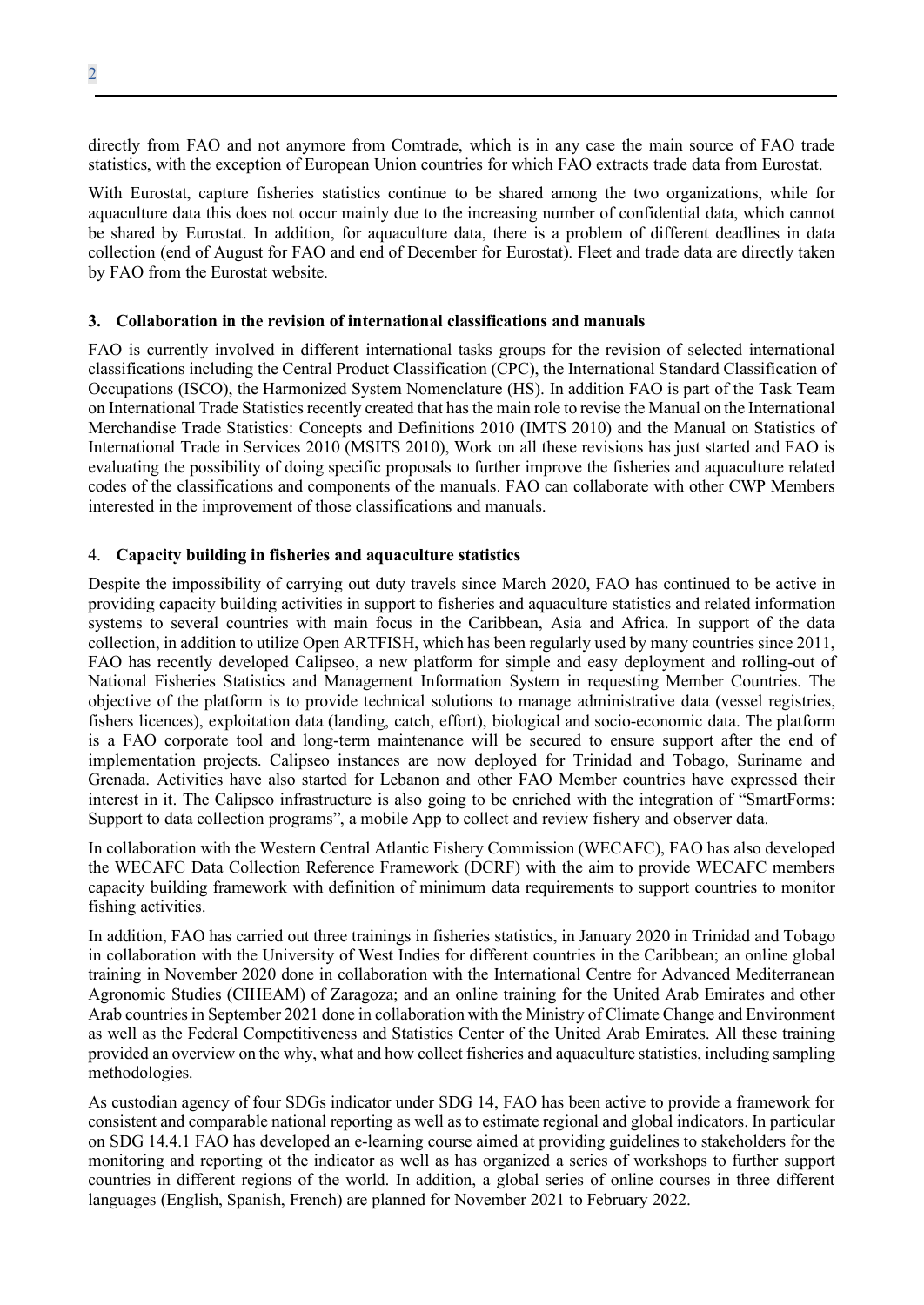#### **5. The Global Atlas of Tuna and Tuna-like species**

During the intersessional period work continued on the development of the Global Tuna Atlas (GTA). The Atlas collates and harmonizes public domain datasets from Tuna Regional Fisheries Management Organizations (t-RFMOs) and it is under the Fisheries and Resources Monitoring System (FIRMS) governance umbrella (as per FIRMS FSC11). A FIRMS TWG on Tuna Atlas has been set up including a core group and the 5t-RFMOs. Its achievements and recommendations were presented and endorsed at FIRMS FSC12 (October 2021). Of relevant to CWP, these recommendations include the contributions (as a pilot case) to the CWP Reference Harmonization, in particular regarding the structure of the data exchange format implementation guidelines, and the proposed "fishing fleet" concept (potentially relevant also to other CWP domains). The Atlas currently includes the most recent statistical datasets available from the 5 t-RFMOs, which are processed into GTA l*evel 0* datasets and made available as harmonized nominal catches and geo-referenced catches by 1x1 and 5x5 squares (and a combination of the two). The Atlas offers online access to these datasets through different tools including its map viewer, a metadata catalogue and DOIs.

#### **6. Global Record of Stocks and Fisheries (GRSF)**

Work also continued on the Global Record of Stocks and Fisheries (GRSF) that represents a global repository of uniquely identified stocks and fisheries resulting from collation and merging of records across multiple data sources: FIRMS, RAM Legacy Stock Assessment Database and FishSource (program of Sustainable Fisheries Partnership). To address the problem of the harmonization of the different existing standards (international, regional and national) from different data sources, the GRSF proposes a global standard for Unique Identifiers of stocks and fisheries, which was developed to distinguish/aggregate stocks and fisheries records extracted from the three source databases. Two type of identifiers were conceived: the Universally Unique Identifier (UUID) a machine-readable code for the unique identification of GRSF records; and the GRSF Semantic Identifier, a human-readable code and label for the GRSF records metadata. A pilot release of the GRSF is available through the iMarine e-infrastructure.

#### **7. FAO Fishing Vessel Design Database (FVDD)**

The FAO Fishing Vessel Design Database (FVDD) provides fishing vessel designs prepared by FAO and associated naval architects. The FVDD provides access to over 200 fishing vessel designs with more than 1 500 detailed drawings from 1960 to 2005. In the coming years, more recent fishing vessel drawings will be added to the database. In addition to drawings, each vessel design is accompanied with a brief description and technical details including ISSCFV (International Standard Statistical Classification of Fishery Vessels) and other international standard codes. The FVDD will be published in the new FAO fisheries and aquaculture website by the end of 2021.

#### **8. CWP Handbook**

Extensive work has been carried out to improve the content and coverage of the CWP webpages with main focus on the CWP handbook.The new pages also include sharing practices and regional references, as per decisions of CWP-26. These pages are accessible online at the [CWP website.](https://www.fao.org/cwp-on-fishery-statistics/en/)

#### **9. Additional information and activities**

**Annex 1** to this report contains more details on all the above mentioned activities, but it also includes a detailed overview of many other relevant activities covering aspects such as international cooperation, socio-economic statistics, Small-Scale Fisheries statistics, SDGs, etc. carried out by FAO relevant to CWP.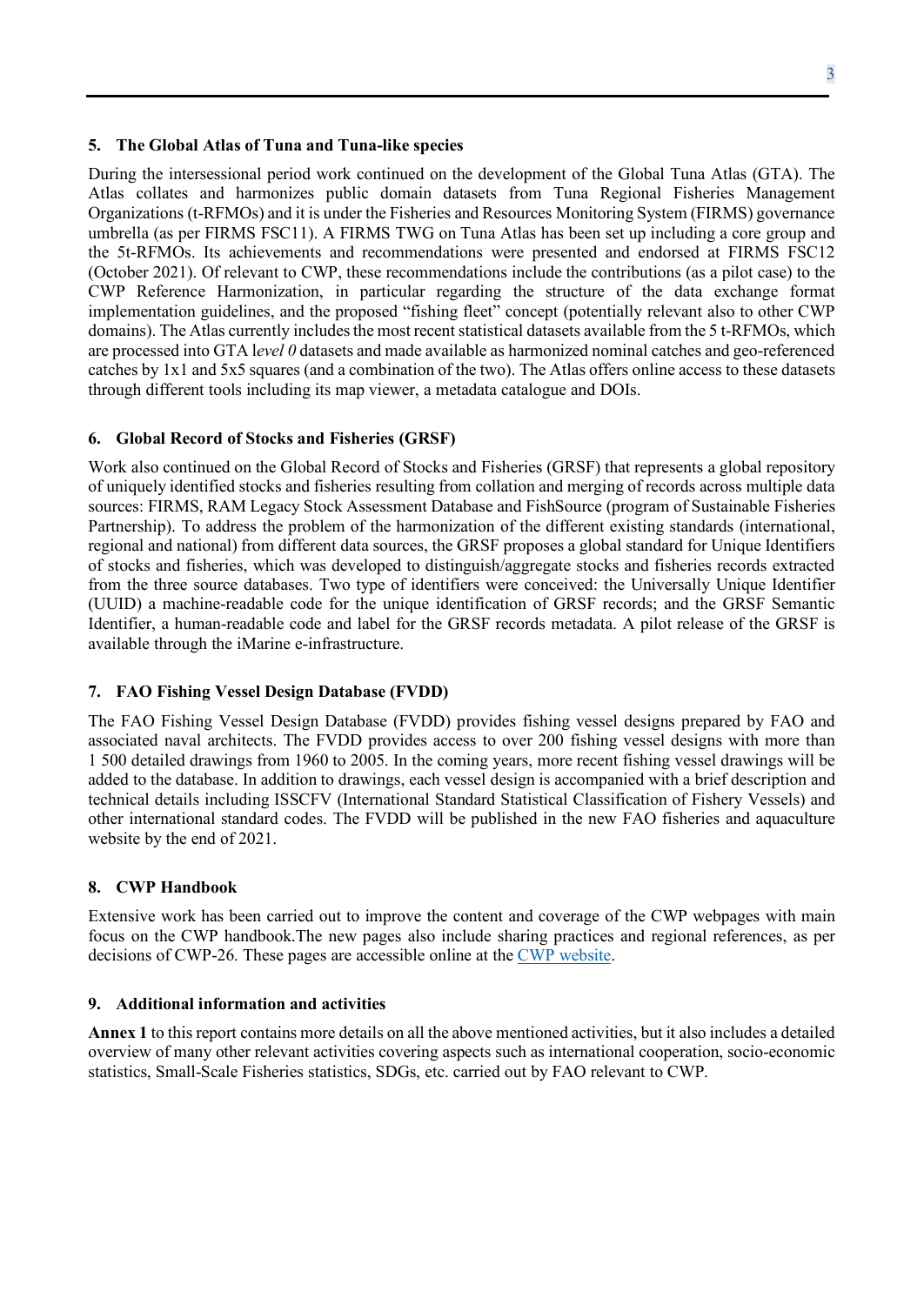## **1. Global and regional fishery and aquaculture statistics and inter-agency collaboration**

#### *1.1. FAO global fisheries and aquaculture statistics*

FAO global fisheries and aquaculture statistics are available through the online query panel<sup>[1](#page-3-0)</sup>, workspaces in FishStatJ<sup>[2](#page-3-1)</sup> and the FAO Yearbook Fishery and Aquaculture Statistics (Yearbook)<sup>3</sup>. The new version of the Yearbook is expected to be disseminated in November 2021. The collection covers statistics on primary production (capture and aquaculture), preserved and processed production, trade of fish and fishery products, Food Balance Sheets of fish and fishery products, fleet and employment.

#### *1.1.1. Production: global, aquaculture, capture (global and regional)*

Global FAO statistics on aquaculture and capture production have continued to be updated annually. In March 2021, updated data up to 2019 were released through the online query tool and a workspace in FishStatJ, covering the years 1950-2019. Data are published through a global dataset, which includes aquaculture and capture data, and three separate datasets (aquaculture quantities, aquaculture values and capture fisheries quantities). Number of species items included in the global production database reached 2 500 in the version released in March 2021.

The annual series of aquaculture production cover the years starting from 1950 for the quantities and from 1984 for the values. Statistics cover production of fish, crustaceans, molluscs and other aquatic invertebrates, animals and plans. The number of species items included in the version released in March 2021 reached 630.

Global capture fisheries production statistics currently cover the period 1950-2019. Data relate to nominal catch of fish, crustaceans and molluscs, the production of other aquatic animals, residues and plants and catches of aquatic mammals, taken for commercial, industrial, recreational and subsistence purposes from inland, brackish and marine waters. Number of species items included in the capture production database almost doubled during the last few decades increasing from 1 035 species items in 1996 to 2 300 in 2019.

At present capture fisheries production statistics only cover quantities. Yet, due to the importance of better understanding the value of the sector and its evolution, since 2019 FAO has collected data on capture fisheries also by value with the initial scope to evaluate the typology and quality of the available data at country level. The results will provide a basis to decide on the approach to be followed to regularly collect this kind of data. Suggestions from CWP members on the best approach to be followed is encouraged. For example on how to structure the level of collection for species (by each single species vs major groups of species), typology of price (ex-vessel, at landing site, wholesale, retail prices).

The three regional capture databases for CECAF (Eastern Central Atlantic), RECOFI (Regional Commission for Fisheries, covering part of Western Indian Ocean), and the Southeast Atlantic fishing area have continued to be updated annually by FAO. The latest versions include data up to 2019 and were released through FishstatJ and online query panel in September 2021. The release also included the database for GFCM (Mediterranean and Black Sea) directly prepared by GFCM.

#### *1.1.2. Fisheries and aquaculture commodities trade*

This annual database contains statistics on the annual trade (imports, exports and re-exports) (in quantity and value) of fisheries and aquaculture products from 1976. Data are currently available up to 2019 through FishStatJ only. For the first time, data for 2019 are also disseminated by partners. This is an important improvement to better understand the direction of trade flows by product and countries of origin and destination. In addition, work is in progress to improve the historical coverage for years before 1976.

<span id="page-3-0"></span><sup>1</sup> <http://www.fao.org/fishery/topic/16140/en>

<span id="page-3-1"></span><sup>2</sup> <http://www.fao.org/fishery/statistics/software/fishstatj/en>

<span id="page-3-2"></span><sup>3</sup> <http://www.fao.org/fishery/statistics/yearbook/en>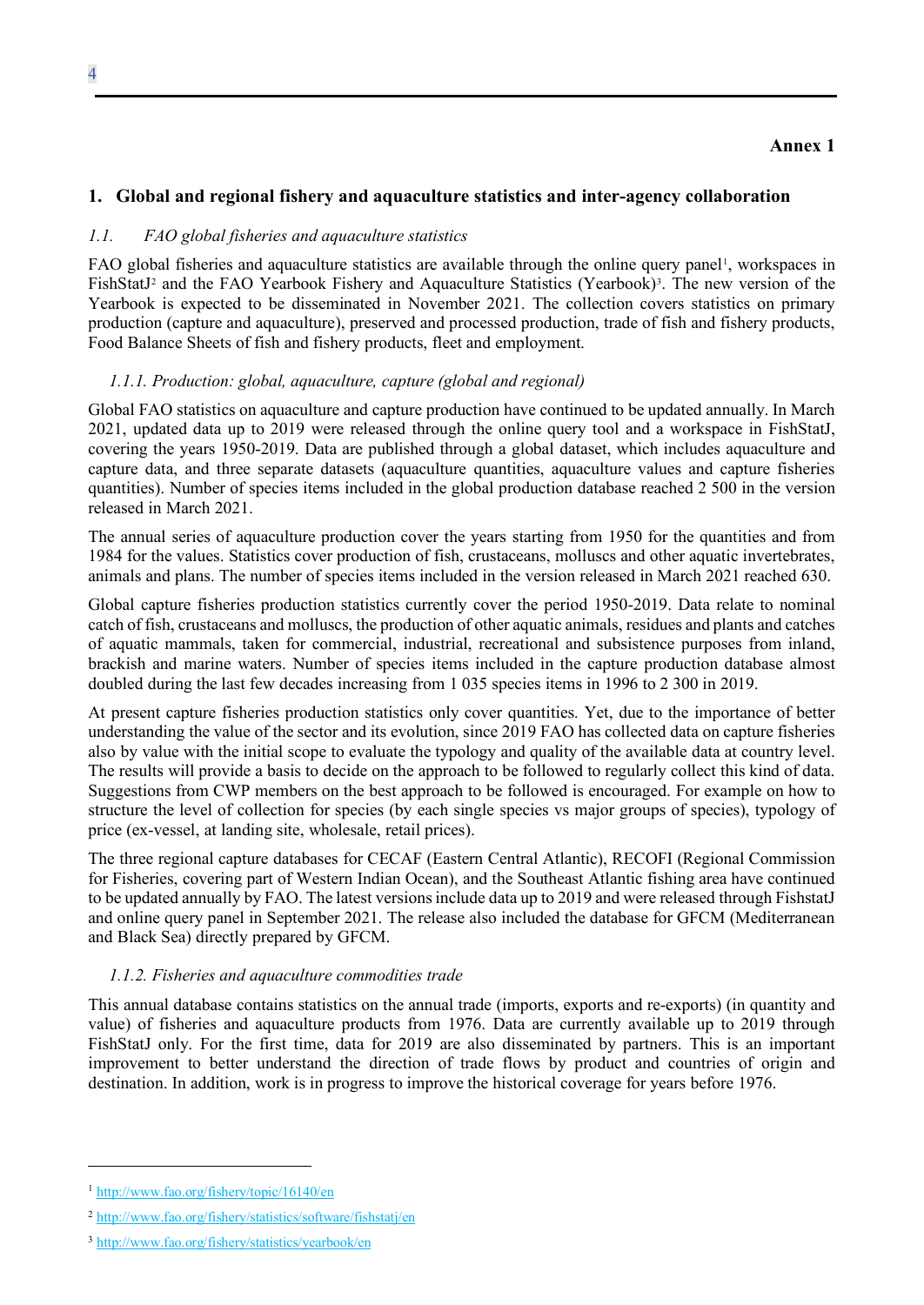#### *1.1.3. Fisheries and aquaculture processed production*

This annual database contains statistics on the annual production of fisheries and aquaculture processed and preserved commodities (in quantity) from 1976. Data are currently available up to 2019 through FishStatJ. Work is also in progress to improve the historical coverage for years before 1976.

#### *1.1.4. Food Balance Sheets (FBS) of fish and fishery products*

Data on FBS are updated on a regular basis and are published through the FBS section of the Yearbook, in a workspace in FishStatJ and in FAOSTAT. At present 2017 is the latest year for which data for all countries are updated. However, work is in progress to update them up to 2019. The complete set of statistics up to 2019 should be disseminated in summer 2022.

#### *1.1.5. Fleet*

Fleet data are available for the years 1970-2019. At present these data are not publically disseminated, but only shared as summary tables in the Yearbook and SOFIA. Data up to 2019 will be disseminated in the FAO Yearbook Fishery and Aquaculture Statistics 2019 in November 2021. During the intersessional period work has continued on improving the quality and coverage of the data. An extensive gap-filling exercise was first undertaken where primary and secondary data sources were searched and follow up requests with countries, particularly for missing years in the time series, were conducted. Although the time series for the data starts in 1970, when the search for novel data sources was exhausted, the focus of the work was conducted on the dataset starting from 1995 in order to focus more intensively on the more current data. However, work is planned to continue at a later stage for the period 1970-1995. Future work is also anticipated to bring the vessel types used in the questionnaire used to collect fleet data (FF) directly in correspondence with the updated ISSCFV classification, which was endorsed in May 2019 at CWP 26.

#### *1.1.6. Employment*

Employment data are available for the years 1950-2019. At present these data are not publically disseminated, but only shared as summary tables in the Yearbook and SOFIA. Data up to 2019 will be disseminated in the FAO Yearbook Fishery and Aquaculture Statistics 2019 in November 2021. During the intersessional period work has continued on improving the quality and coverage of the data. In the past year the work has been focused on developing improved imputation methodolgies to increase the reliablilty of imputed data. This improvement has been done in collaboration with OECD in tandem with the join data collection that has been implemented to streamline the FAO and OECD collection of fisheries and aquaculture employment statistics. This has been done by using a common FAO-OECD questionnaire (for OECD member countries and other selected countries for a total of 47 countries). This exercise was aimed to reduce the reporting burden on countries through a single questionnaire, but also involved the construction of a dataset common with the complete harmonization of their data and processes. This dataset harmonization will lend significant improvements to the employment data for aquaculture and fisheries.

Work has been ongoing towards dissemination of the dataset on gendered employment and these data will be highlighted as part of the employment data release. Member countries have been encouraged to support reporting on gender in addition to subsistence and occasional engagement for both sectors in support of the Voluntary Guidelines for Securing Sustainable Small-Scale Fisheries requirement for improved data reporting.

#### *1.2. Inter-agency collaboration in statistics*

Good collaboration continued with many CWP Members including Eurostat, ICES, OECD, SEAFDEC and GFCM. With Eurostat and OECD work is carried out in order to try to strengthen the collaboration among the organizations, reduce the burden on the countries and keep harmonizing statistics disseminated among three organizations. Confidentiality was recognized of becoming the key issue in recent years. With Eurostat, there is a discussion, to have an overall FAO-Eurostat Memorandum of Understanding between the two organizations with the main goal to reduce the burden to the countries. At present this started with agriculture statistics, also taking into consideration the future results of the evaluation exercise on fisheries and aquaculture statistics carried out by Eurostat. At present, the sharing of capture fisheries statistics between Eurostat and FAO is active and effective (countries provide data to Eurostat, which then share them to FAO). For aquaculture data, this does not occur mainly due to the increasing number of confidential data, which cannot be shared by Eurostat. In addition, for aquaculture data, there is a problem of different deadlines in data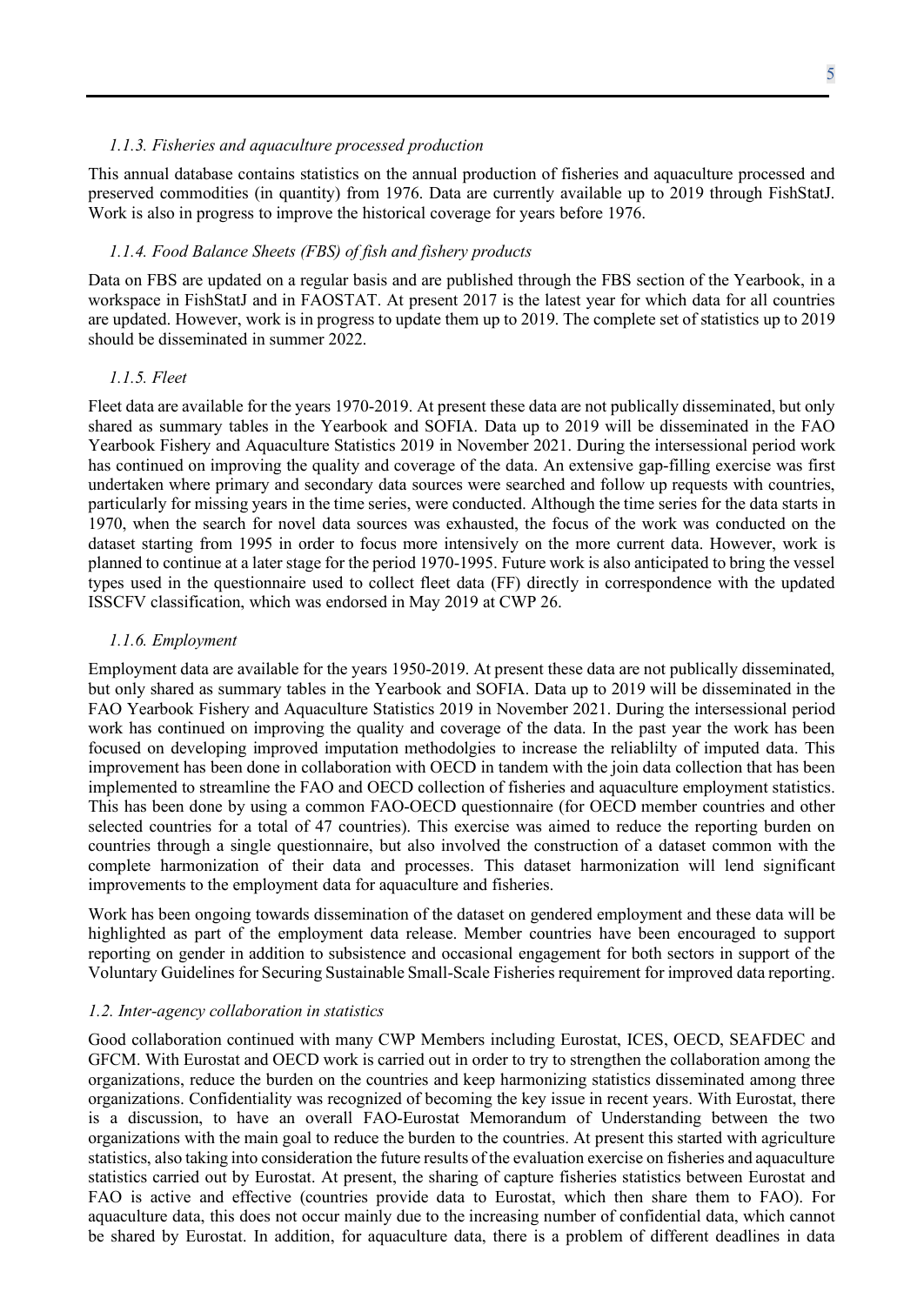collection (end of August for FAO and end of December for Eurostat). Fleet data are taken by FAO directly from the Eurostat website.

As indicated in the employment section, with OECD, work was carried out to produce one common questionnaire to collect data on employment for the countries of common interest and the possibility to expand the exercise to fleet data is also being examined. Furthermore, OECD has decided to stop collecting data on inland fisheries and aquaculture and source them directly from FAO disseminated databases. In addition OECD will extract trade data directly from FAO and not anymore from Comtrade, which is in any case the main source of FAO trade statistics, with the exception of European Union countries, with Eurostat as source of statistics.

In 2019, FAO and GFCM met to coordinate programs regarding the exchange of fisheries and aquaculture statistics. A first area of joint interest concern the exchange of Aquaculture, Capture and Fleet statistics with the goal to improve the quality and consistency among the two sources of datasets. Of interest as well, capacity building through the review of existing national data collection systems in both capture fisheries and aquaculture, the development of methodologies regarding aquaculture data collection, including consideration of both ground-based systems and innovating remote sensing technologies, and the characterization of smallscale fisheries through the matrix approach developed by FAO fisheries and aquaculture division. More work needs to be carried out to implement some of the above mentioned activities.

## **2. Other global and regional fisheries related data activities**

### *2.1. The Global Atlas of Tuna and Tuna-like species*

During the intersessional period work continued on the development of the Global Tuna Atlas (GTA) that was delivered by IRD-FAO-CNR in the H2020 BlueBRIDGE project. The Atlas collates and harmonizes public domain datasets from Tuna Regional Fisheries Management Organizations (t-RFMOs). At the FIRMS FSC11 meeting (May 2019) decision was made to bring the GTA under the FIRMS governance umbrella. A FIRMS TWG on Tuna Atlas has been set up including a core group and the 5t-RFMOs. Its achievements and recommendations were presented and endorsed at FIRMS FSC12 (October 2021). In terms of aspects relevant to the CWP, These recommendations include the contributions (as a pilot case) to the CWP Reference Harmonization, in particular regarding the structure of the data exchange format implementation guidelines, and the proposed "fishing fleet" concept (of initial relevance to the GTA, but potentially also to other CWP domains). The FIRMS GTA has been updated with the most recent statistical data available from the 5 t-RFMOs, which are processed into GTA l*evel 0* datasets and made available as harmonized nominal catches and geo-referenced catches by 1x1 and 5x5 squares (and a combination of the two). The Atlas offers online access to these datasets through different tools including its map viewer, a metadata catalogue and DOIs.

#### *2.2. Global Record of Stocks and Fisheries (GRSF)*

The Global Record of Stocks and Fisheries (GRSF) is a global repository of uniquely identified stocks and fisheries resulting from collation and merging of records across multiple data sources:

- Fisheries and Resource Monitoring System (FIRMS)
- RAM Legacy Stock Assessment Database
- FishSource (program of Sustainable Fisheries Partnership)

The GRFS is a collaborative instrument to collectively support the global monitoring of fish stocks and fisheries status. It can be tailored for use by countries / regional organizations / fishery-related institutions etc. to enable/facilitate the dissemination and monitoring of their information.

Likewise, the Tuna Atlas, the Global Record of Stocks and Fisheries (GRSF) stems from a FAO initiative funded by the European Union Horizon 2020 BlueBRIDGE project (2016-2018).

The GRSF was already presented to CWP in the 2017 at the CWP Inter-sessional Aquaculture and Fishery Subject Groups Meetings (Copenhagen, Denmark 19-22 June 2017), particularly the standard for the unique identification of stocks and fisheries.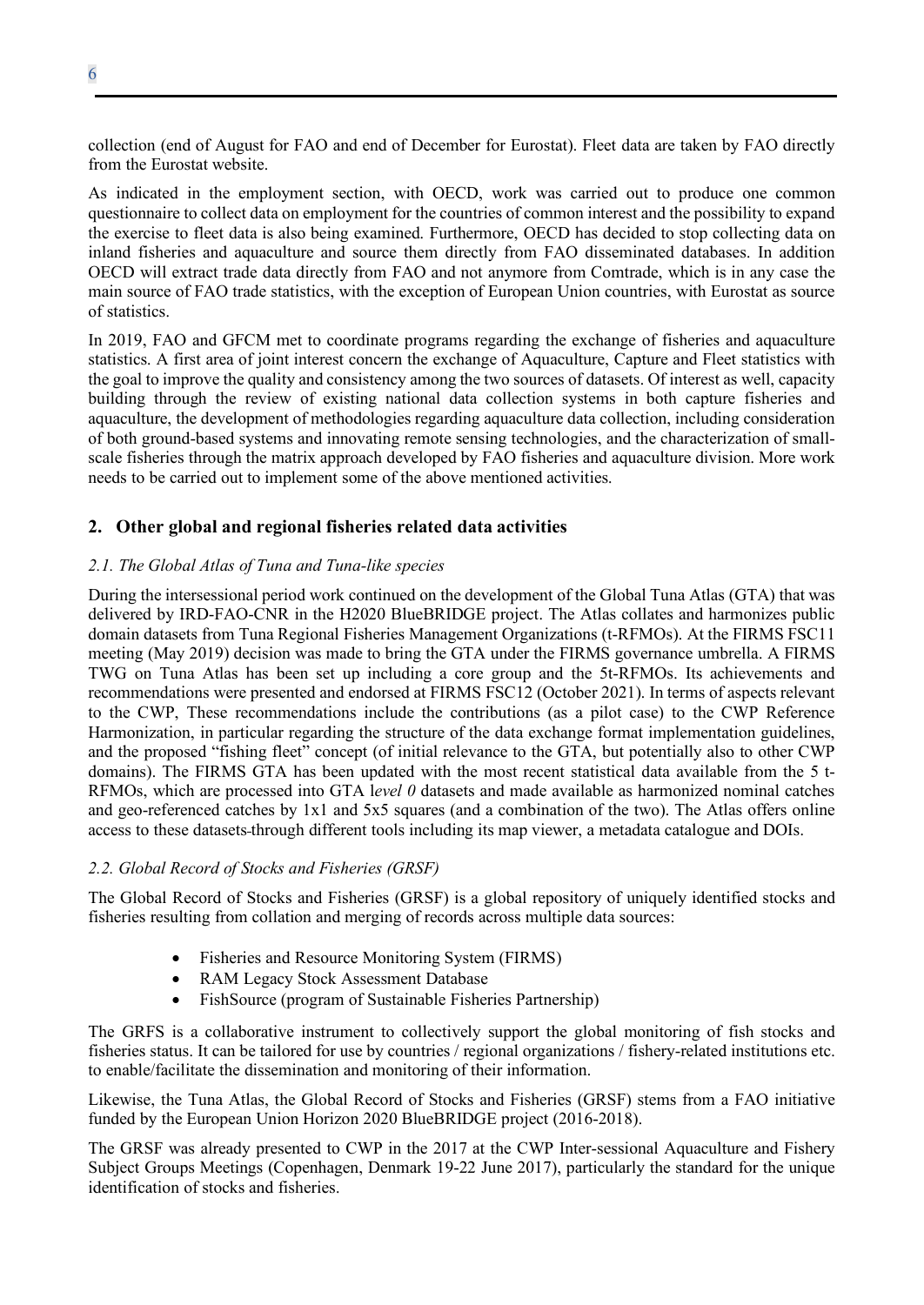As that report reads http://www.fao.org/3/a-i7805e.pdf: the main technical challenge in the setting up of the GRSF is the harmonization of the different existing standards (international, regional and national) from different data sources, with the aim to build unique identifiers for stocks and fisheries.

To address this, the GRSF proposes a global standard for Unique Identifiers of stocks and fisheries, which was developed to distinguish/aggregate stocks and fisheries records extracted from the three source databases. Two type of identifiers were conceived: the Universally Unique Identifier (UUID), a machine-readable code for the unique identification of GRSF records; and the GRSF Semantic Identifier, a human-readable code and label for the GRSF records metadata.

The UUID aims to respond to the required global IT standards: it is made of two URL components, the resolver, and the UUID per se. The Semantic Identifier is made of codes and labels designed to uniquely identify stocks and fisheries through specific information, as components of such types of identifiers.

 $\langle$ Species> +  $\langle$ Assessment Area(s)> are the two key pieces of information needed to identify a stock; for fishery the following information is required:  $\langle$ Species $> + \langle$ Fishing Area(s) $> + \langle$ Jurisdiction area(s) $> + \langle$  $\leq$ Management Entity(ies)> +  $\leq$ Geartype> +  $\leq$ Flag State>.

Unique stocks or fisheries are therefore validated against the above fields. It should be noted that fishery records are identified from the point of view of fishing activity (1 species, 1 gear, 1 flag state). In terms of geographical information, this could raise some issues, in the event of inadequate geospatial codes which are unable to identify the proper assessment/fishing areas as a result of a lack of proper granularity. Each field is based on global standards (e.g. ASFIS, WoRMS, ISSCFG, ISO3 country), but "local" standards can be adopted if they are maintained.

During the intersessional period, the development of the GRSF application has continued after the end of the BlueBRIDGE project into the Blue-Cloud project as well as under the FAO-FIRMS Governance umbrella agreed in May 2019. The recent FIRMS Steering Committee meeting (18-21 Oct 2021) reaffirmed i) the will to proceed with the further development of the GRSF application, ii) the inclusion of stocks data stemming from the SDG 14.4.1. questionnaire as fourth source of data provider, iii) the need to further progress on traceability aspects including the formalization of the newly proposed concept of Traceability Unit, and iv) the increased and timeliness contribution of data adapted to the different regional contexts.A pilot release of the GRSF is available through the iMarine e-infrastructure.

#### *2.3. Western Central Atlantic Fishery Commission(WECAFC) Data Collection Reference Framework*

During WECAFC 16 in Guadeloupe, May 2016, the WECAFC joint Fisheries Data and Statistics Working Group was established. WECAFC-FIRMS phase 2 project developed and financially supported by DG MARE operationalized the FDS-WG by drafting its ToR and organizing its first meeting in May 2018. As major output, the Meeting produced the first version of the WECAFC Data Collection Reference Framework (DCRF) that was submitted for endorsement to WECAFC 17 in July 2019. It was endorsed as interim by WECAFC 17. DCRF is an instrument at regional level for harmonization of data to be reported by Members defining minimum data requirements for national and regional fisheries management. It encompasses definition of structure of data for common indicators (e.g. catch, effort) with associated standard classifications.

Initially planed for March 2020 in Panama, FDS-WG second meeting (FDS-WG2) was convened virtually in October 2020 with financial support of DG MARE under WECAFC-FIRMS phase 3 project. Five preparatory sessions were convened in preparation to FDS-WG2, including addressing Commission comments and preparing standard classifications such as list of priority species, WECAFC sub-areas and fleet segments.

WECAFC DCRF has contributed to hands-on implementation of CWP reference harmonization principle by providing standard data exchange format for Catch (task II.1) and effort (task II.2) harmonized with FIRMS and tuna atlas.

#### *2.4. Activities related to the CWP ad-hoc Task Group on reference harmonization standard (RH2)*

The CWP 26 endorsed three data structures of the CWP standard for Reference Harmonization [\(Appendix 5 –](http://www.fao.org/3/ca6684en/ca6684en.pdf) [Annex1](http://www.fao.org/3/ca6684en/ca6684en.pdf) of the session report) and established TG-RH2 for the work's on extension on reference harmonization through a second phase. The standard aims to form the basis of data sharing agreements and to ensure data interoperablitly. This minimizes time and costs of mapping data elements to standard terminology and improve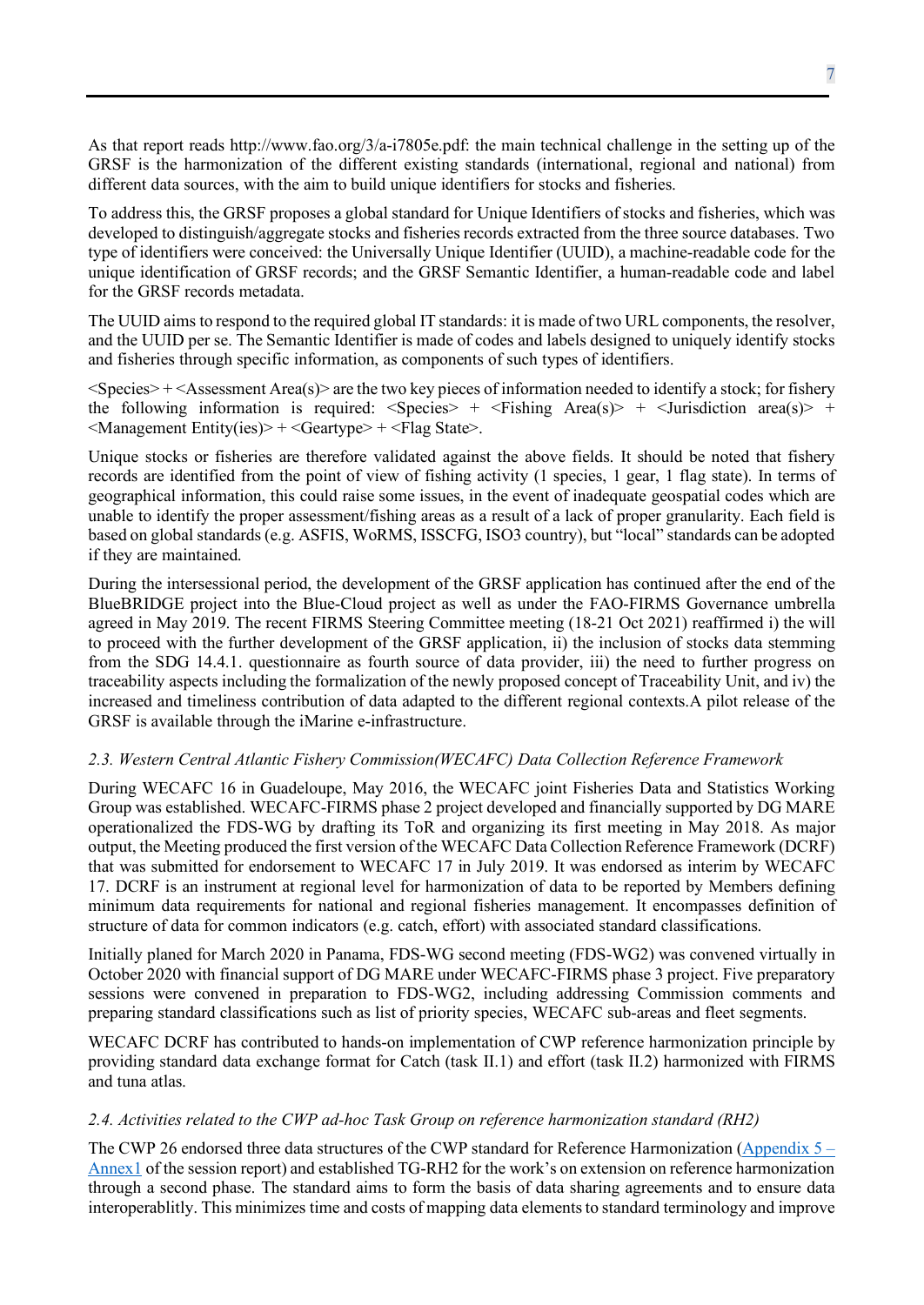multilateral exchanges. Implementation guidelines were established and put forward core rules and best practices to apply the CWP standard in various contexts.

There was pilot inplementation of the standard for data exchange in regional and global contexts, namely:

- Regional database of the Fisheries Committee for the West Central Gulf of Guinea [\(FCWC\)](https://fcwc-fish.org/), which is recently developed to collate and maintain catch and effort statistics at fishing units level of 6 countries in the region.
- Global Atlas of Tuna and Tuna-like species [\(FIRMS Tuna Atlas\)](http://firms.fao.org/firms/topic/18037/en), that compiles catch and effort statistics from five CWP members responsible of tuna fisheries namely: CCSBT, IATTC, ICCAT, IOTC and WCPFC (and SPC).
- Regional Commission for Fisheries [\(RECOFI\)](http://www.fao.org/fishery/rfb/recofi/en) database, which is being designed to collate catch and effort statistics of 8 countries members of the commission.

The results of the hands-on implementation were compiled and will be presented to the CWP community at CWP inter-sessional meeting. The implementation guidelines are updated accordingly and will include further requirements of the CWP members.

As second part of the TG activities, FAO developed and piloted the CWP catalogue which will be the collaborative platform to disseminate the global data structures, CWP classifications and code lists used by CWP parties. Proof of concept of the CWP catalogue was developed under the BlueBRIDGE project. The catalogue is developed based on dynamic fetch from FAO Master Data Management (MDM) tool (EBX5). This tool offers the capability of maintaining a central repository of master data within FAO (including standard terms, statistical concepts and CWP classifications). Currently EBX5 coordinates, curates and manages the lifecycle of master data. It provides a single source of truth of CWP and FAO maintained classifications and code lists to be used by countries and RFBs for data exchange and reporting. The MDM will facilitate the dissemination and use CWP catalogue contents according to FAIR principles.

#### *2.5. HSVAR revision of questionnaire*

Since previous reporting, regular work on the [High Seas Vessels Authorization Record](http://www.fao.org/fishery/collection/hsvar/en) (HSVAR) has continued. In total 39 countries have provided authorized vessel data and of those countries presently part of the Compliance Agreement, two have been updating information on a continuous basis. Belize has been regularly sending monthly reports of the whole authorized high seas fleet indicating any additions or deletions of vessels to the registry. In addition, Seychelles has been constantly informing about the change of status (additions or deletions) of vessels in their registry.Work needs to be initiated to develop a new user interface.

## *2.6. FAO Fishing Vessel Design Database (FVDD)*

The FAO Fishing Vessel Design Database (FVDD) provides fishing vessel designs prepared by FAO and associated naval architects. The FVDD provides access to over 200 fishing vessel designs with more than 1500 detailed drawings from 1960 to 2005. In the coming years, more recent fishing vessel drawings will be added to the database. In addition to drawings, each vessel design is accompanied with a brief description and technical details including ISSCFV (International Standard Statistical Classification of Fishery Vessels) and other international standard codes. The FVDD will be published in the new FAO fisheries and aquaculture website by the end of 2021

#### **3. Other related activities with main focus on socio-economic and small-scale fisheries statistics**

#### *3.1. Handbook for fisheries socio-economic sample survey*

In 2017 the document, 'Handbook for fisheries socio-economic sample survey – principles and practice'[4](#page-7-0) was published. The handbook consists of three parts: an introduction to the theory behind setting up a survey; a comprehensive explanation of the data collection process, including a section on operational steps; and an

<span id="page-7-0"></span><sup>4</sup> <http://www.fao.org/3/a-i6970e.pdf>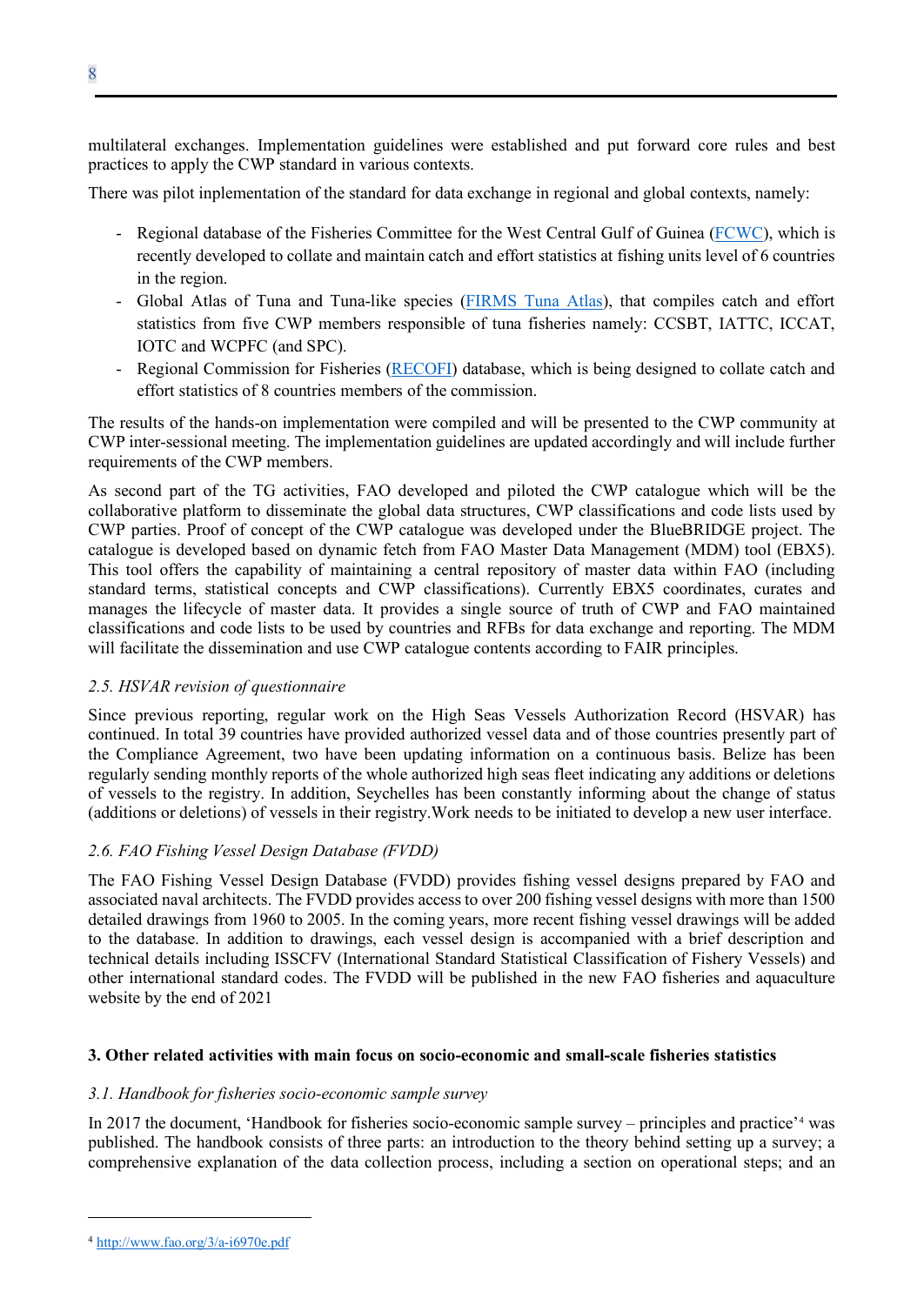explanation of how to use indicators to interpret and present the results of a sample survey to stakeholders, and monitor the fishery.

Making use of one of the most straightforward sampling schemes available, the handbook guarantees that, if the methodology is correctly applied, statistically sound and robust fisheries data will be produced. Its simple statistical methodology does not require a great deal of resources, allowing adequate resources to be applied to other crucial elements of establishing a robust data collection process, such as selecting the right people; conducting proper training; and developing the capacity of people so as to ensure good data quality. Translation to Arabic is being planned for early 2022.

### *3.2. Analysis of micro-data relevant to the fisheries sector*

In the past three years FAO has worked on the evaluation of the role of micro-level data for the analysis of fisheries' socio-economic status. The starting idea has been that, contrary to other agricultural sectors, the use of micro-level datasets has been limited in the fishery sector. Thus, FAO carried out an assessment of the current status of available microdata and then analyzed the data on fishing households for 18 different developing countries around the world. The analysis included indicators of income, consumption, living standards, vulnerability and incidence of poverty among fishing households and looked at the comparison with the rest of the population in order to gain a better understanding of the relative welfare conditions of fishing households. The review of existing fishery modules showed an excessive degree of variation in the way key information has been collected. The collection of micro-level data at the household level on fisheries has been rather erratic limiting the available evidence on the importance of fishing activities for households in developing countries and on the living conditions of fishing households. Better statistics on fishing households and their living conditions are a fundamental step to build up better policies to address the needs of the fishing sector and help in the fight against poverty. Even when available, data is often difficult to compare across countries because fishery modules incorporated into multi-purpose household surveys have different formats and ask different questions. Work shouold be carried out in the direction to improve the coverage, coherence and comparability of fisheries related questions in household surveys.

#### *3.3. Illuminating Hidden Harvests (IHH): use of case study approach*

Survey data have been also used, but not only, in the context of the forthcoming publication Illuminating Hidden Harvests (IHH) expected to be officially launched in March 2022. It represents a global study into the contributions and impacts of small-scale fisheries in the context of sustainable development. The study has been led by FAO, Duke University and the CGIAR Research Program on Fish Agri-Food Systems led by WorldFish. The Norwegian Agency for Development Cooperation, Swedish International Development Cooperation Agency, Oak Foundation and CGIAR Trust Fund have provided funding for the study. The IHH study represents one of the most extensive efforts to compile available data and information on small-scale fisheries around the world. It aims to contribute evidence to inform global dialogues and policy-making processes to enable fishers, civil society organizations and NGOs to advocate for productive, sustainable and equitable small-scale fisheries.

The IHH study is using a case study approach to engage with local expertise in priority countries that have substantial small-scale fisheries sectors or notable nutritional dependence on small-scale fisheries, both from marine and inland systems. A global synthesis will be built from country case study data, available global and regional datasets and responses to a FAO ad-hoc questionnaire to all countries. In addition, a series of thematic studies will highlight available information on important themes, for example: gender, indigenous peoples and cultural identity.

## *3.4. Towards statistical definition of Small Scale Fisheries*

Among the objectives of the FAO Small Scale Fisheries (SSF) guidelines<sup>[5](#page-8-0)</sup> is to enhance public awareness and promote the advancement of knowledge on the culture, role, contribution and potential of SSF. In this context, data and information play a particularly important role. There is in fact a specific chapter (11) dedicated to Information, research and communication included in the SSF Guidelines.

<span id="page-8-0"></span><sup>5</sup>Voluntary Guidelines for Securing Sustainable Small-Scale Fisherie[s https://www.fao.org/3/i4356en/I4356EN.pdf](https://www.fao.org/3/i4356en/I4356EN.pdf)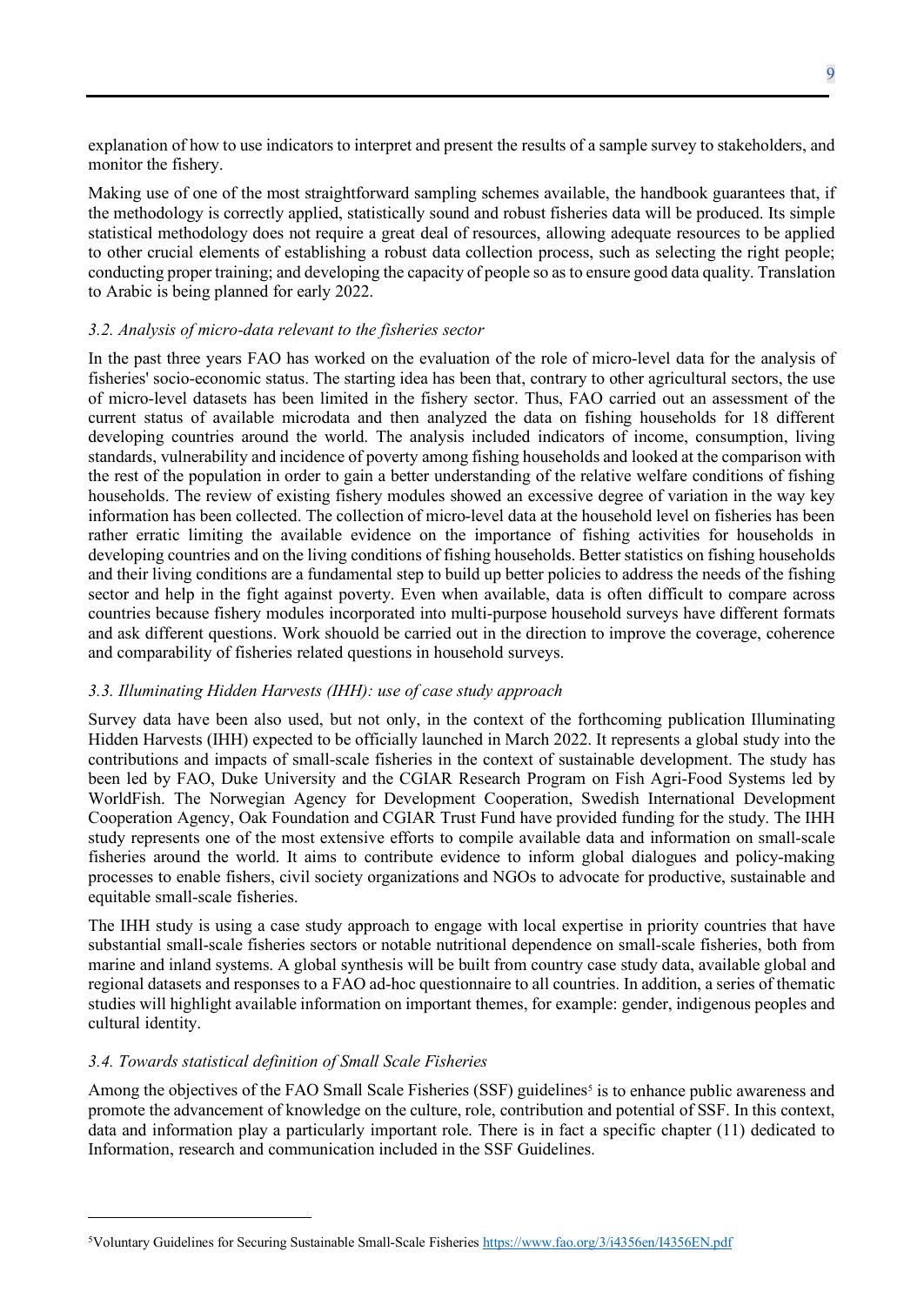In para 2.4 the SSF Guidelines recognize the great diversity of SSF and that there is no single, agreed definition. They call for such an identification at regional, sub-regional or national level.

In addition, the SSF Guidelines call for the recognition of the importance of monitoring systems that allow to assess progress towards the implementation of the objectives and recommendations of the SSF Guidelines (para 13.4). Complementary to the policy oriented SDG Indicator 14.b.1, better statistical monitoring of SSFs will contribute to such objective.

There is potential for partners to support these efforts, including for example through CWP. While recognizing that it will not be possible to agree on a global definition of small-scale fisheries that relies on simple cut-off definition, CWP could be instrumental to the development of standards or guidelines for statistical purposes, for example the identification and publication under the CWP-handbook of guidelines applicable for the estimation of indicators relevant to SSF, the identification of common elements that can identify small-scale fisheries (e.g. boat size, number of crew, vessel ownership, duration of fishing trips) in regional, sub-regional and national contexts, and which could support the development of a standard for SSF statistics, etc.

#### **4. Tools for data dissemination**

#### *4.1. FishStatJ dissemination, and administration console*

FishStatJ is a desktop application (Windows and Mac) that is the best option for use by advanced users to access FAO's Fisheries and Aquaculture Statistics. Through it, data can be extracted and aggregated according to different level of details and international standard classifications. It consists of a main application and several workspaces that include the datasets. In October 2021, an [enhanced version of FishStatJ \(version](http://www.fao.org/fishery/static/FishStatJ/FishStatJ_3.05.0_Installer.exe)   $4.01.07$ <sup>[6](#page-9-0)</sup> was released, which features minor improvements. The Aquaculture timeseries now allows to visualize detailed notes for each country.

### *4.2. New Query Panel for FAO fisheries and aquaculture statistics*

In 2021 FAO has been working on a new query panel for the dissemination of its fisheries and aquaculture statistics. A first version is scheduled for release in late 2021. The new query panel will improve system stability The metadata for the new query panel is based on the FishStatJ data model, thus prividing the same functionality for filtering and aggregation as FishStatJ in a modern web-based user interface.

#### **5. Tools for data collection**

#### *5.1. Open ARTFISH*

Open ARTFISH is based on statistical sampling methodologies for small scale fisheries developed by Stamatopoulos (2002) and de Graaf et al. (2014). The overall approach is described in the "*International training course in fisheries statistics and data collection[7](#page-9-1) "* which has been published (in English and in French)..

The first version of OpenARTFISH<sup>[8](#page-9-2)</sup> was developed in 2011 for artisanal fisheries in Burundi, during the Lake Tanganyika Integrated Regional Development Programme. The main objective is to facilitate the implementation of cost-effective and sustainable routine data collection, storage and analysis of data, using the appropriate statistical procedures. In 2016, FAO made available Open ARTFISH, a software based on an MsAccess database. The software was consolidated with the combined efforts of staff and consultants currently and previously involved in sample based survey for small scale fisheries.

<span id="page-9-0"></span><sup>6</sup> <http://www.fao.org/fishery/statistics/software/fishstatj/en>

<span id="page-9-1"></span><sup>7</sup> http://www.fao.org/3/a-i3639e/index.html

<span id="page-9-2"></span><sup>8</sup> <http://www.fao.org/fishery/statistics/software/open-artfish/en>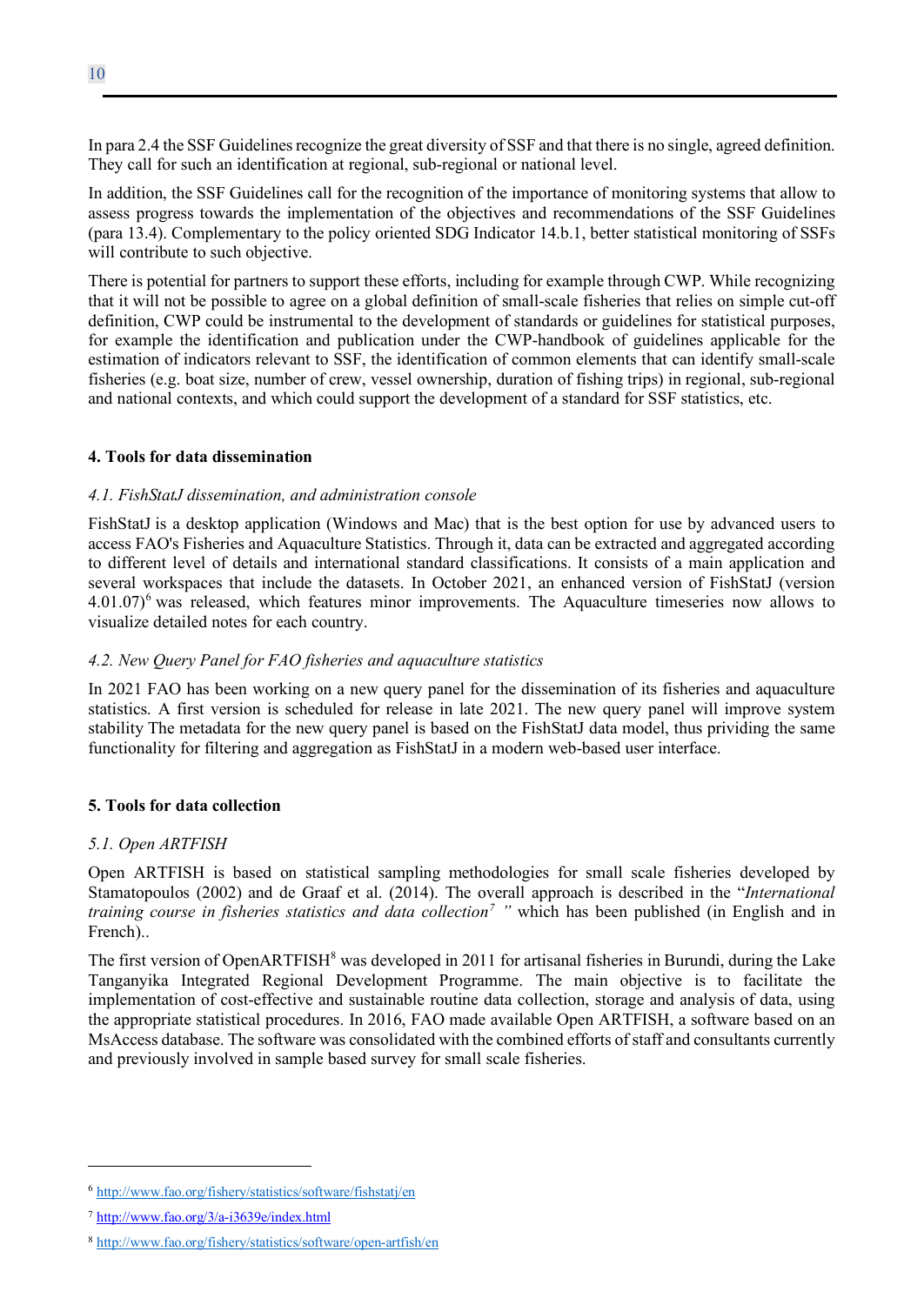In 2017, FAO published an installation guide for the OpenARTFISH $<sup>9</sup>$  $<sup>9</sup>$  $<sup>9</sup>$  software and for a mobile phone</sup> application based on the Open Data Kit (ODK). The application aims to transfer data from remote regions to the centralized database.

A tailored installation of OpenARTFISH linked to the application was carried out in several countries, mainly under a project in the Fishery Committee of the West Central Gulf of Guinea (FCWC) i.e. Benin, Côte d'Ivoire, Ghana, Nigeria, Togo, and in the South Western Indian Ocean (Comoros, Madagascar, United Rep. of Tanzania) and other countries e.g. Djibouti, Malawi and Zimbabwe.

### *5.2. Calipseo and SmartForms*

Calipseo is an FAO initiative to create a new platform for simple and easy deployment and rolling-out of National Fisheries Statistics and Management Information System in requesting Member Countries. The deployment of Calipseo in countries will support the integration and harmonization of scattered sources of fishery data including censuses, administrative records and sample based statistics survey systems. Calipseo also intends to facilitate harmonization in the multiple reporting obligations to international organizations which countries are facing. This activity is financially supported by Japan through two Trust Funds projects, with co-funding from WECAFC regional projects.

The objective of the platform is to provide technical solutions to manage administrative data (vessel registries, fishers licences), exploitation data (landing, catch, effort), biological and socio-economic data. The platform is a FAO corporate tool and long-term maintenance will be secured to ensure support after the end of implementation projects.

The platfrom is built on independent components based on standards (UN/CEFACT, Global Vessel Record; standard classifications such as ASFIS) to collect, store, process and disseminate fisheries data (vessel census, landing data, logbook, observer data and more to come with processing plants data, export/import from The Automated System for Customs Data (Asycuda) etc...). A statistical engine based on R with RShiny application offers the capacity to process collected data (simple aggregation or more complex algorithms such as the ARTFISH methodology developed by Constantine Stamatopoulos for sample-based surveys) and to produce reports; and a reporting facility provides lists or reports to the country, including standard reports to RFMOs and FAO.

The system is web based, can be deployed on the Cloud or national servers, and can be interfaced to mobile applications (developed through smartForms). It embeds strict data access and sharing policies (access to the system by roles). A long term business model to ensure long term maintenance is being finalized for implementation.

Calipseo instances are now deployed in Trinidad and Tobago, Suriname and Grenada. Activities have started for Lebanon. Other FAO Members have expressed their interest in reinforcing their capacities in producing their statistics for which Calipseo is being explored as a potential solution.

The Calipseo infrastructure is also going to be enriched with the integration of SmartForms. "SmartForms: Support to data collection programs" is a mobile App to collect and review fishery and observer data. This FAO App was debveloped within the context of the mobile data collection initiative. The objective is to release a system for the dynamic collection of fishery observers' data on-board fishing vessels or at landing sites by establishing a robust infrastructure to collect, validate, amend, archive and share data. SmartForms is a platform that combines: A mobile App to collect and review fishery data, a Forms builder for mobile App customization, and a Hub for data management. The Forms are: i) Harmonized - based on CWP and other FAO endorsed standards, ii) Autonomous - every organization securely collects fishery data, iii) Replicable builds on specialized data elements, and iv) Mobile-first - for field, landing sites and on-deck data collection. An open source version is also expected to serve a community of interest. The deliverables include data input forms suitable for use on a tablet or mobile phone that satisfies the requirements of the regional fisheries organizations and other partner organizations in initiatives on sustainable fisheries management and biodiversity conservation.

<span id="page-10-0"></span><sup>9</sup> <http://www.fao.org/3/a-i7680e.pdf>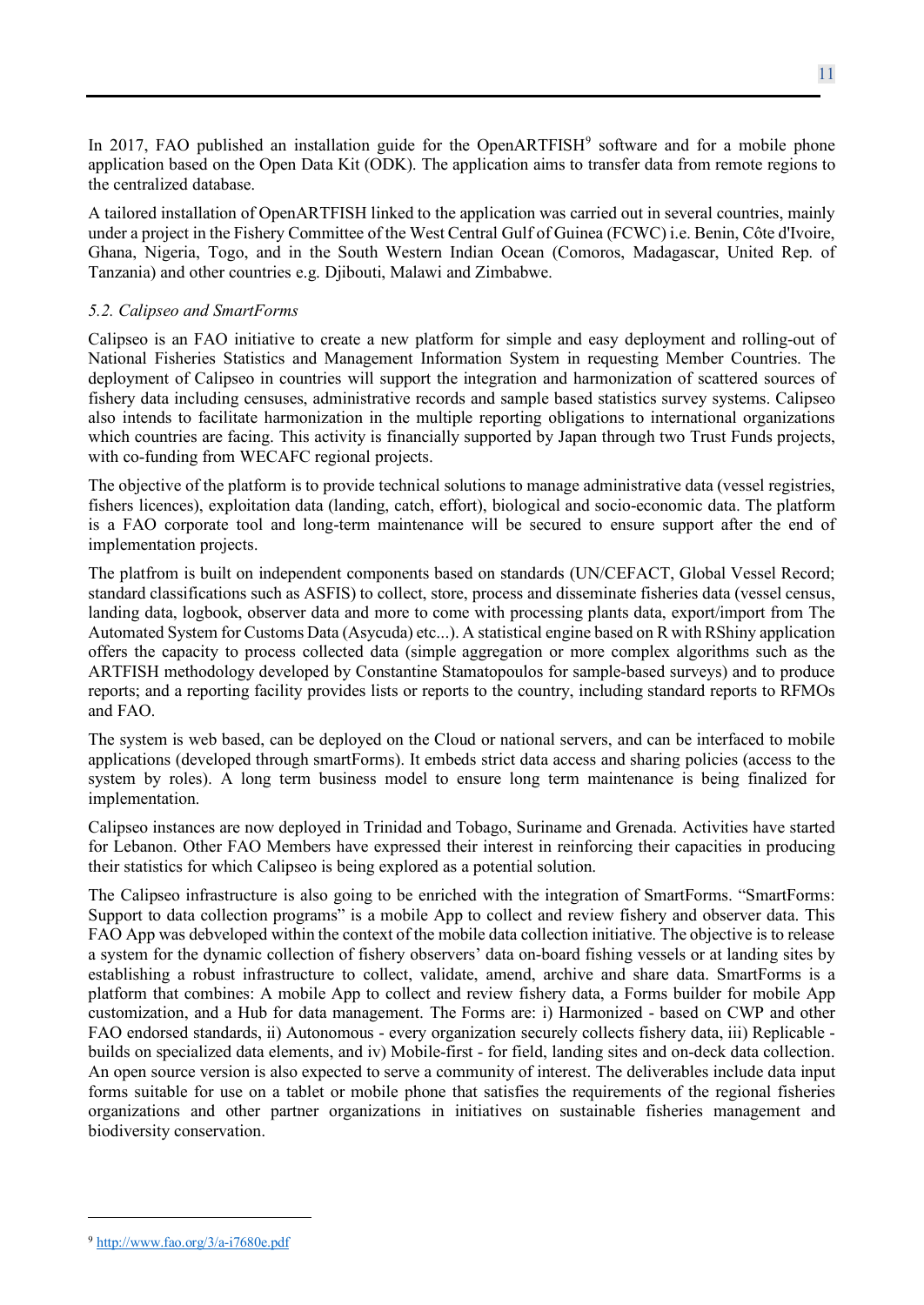#### **6. Capacity building in statistics and information systems**

FAO has been active since the 1970s in supporting efforts by national institutions to improve national data collection systems, through the development of projects, training activities, publications and software. Whenever possible, collaboration with Regional Fishery Bodies (RFBs) has been always sought to develop such activities. Different countries have received capacity building support from FAO the majority of which on methodologies for data collection in small scale marine fisheries and supporting information system.

#### *6.1. Capture fisheries - WECAFC region*

The Bahamas project was closed in December 2016 with the delivery of FiSMIS, a national integrated fishery statistics and management information system.

Three phases of the WECAFC-FIRMS projects have been financially supported by EC DG MARE. Phase 3 has been extended towards Augsut 2022 given delays and changes in project implementation mode with the COVID situation. Phase 2 supported the operationalization of the Fisheries Data and Statistics Working Group (FDS-WG), created during WECAFC 16 with the organization of the first meeting of the FDS-WG in May 2018 with major outputs related to WECAFC Data Collection Reference Framework (DCRF). WECAFC 17 in July 2019 endorsed it as interim. Phase 3 has supported the organization of FDS-WG second meeting to address Commission comments on DCRF as well as the operationalization of the Regional Database with collation and publication of WECAFC statistics, as well as FIRMS inventories for the Species. One of DCRF goals is to provide WECAFC members capacity building framework with definition of minimum data requirements to support countries to monitor fishing activities.

Three instance of the Calipseo platform to streamline management of fisheries data and produce fisheries statistics (see section 2.5) have been deployed for Trinidad and Tobago, Suriname and Grenada.

The Billfish Caribbean Project closed in 2019 supported Grenada to improve their reporting to ICCAT with technical support from improved reporting (using SmartForms).

Climate Change project supported the organization of a regional training on fisheries statistics in January 2020 in Trinidad and Tobago for the 7 countries of the project (Antigua and Barduda, Dominica, Grenada, St. Kitts and Nevis, St. Lucia, St. Vincent and the Grenadines, Trinidad and Tobago, and Suriname (support by the REBYC II LAC project). In February 2021, under the same project and in collaboration with the GCP/INT/228/JPN team, FAO provided a workshop for Trinidad and Tobago for the setup of new data collection system for samll scale fisheries as part of the statistical setup for the development of the fisheries statistics and management information system (Calipseo). Several projects supported assessment missions in the WECAFC region for St Lucia, St. Kitts and Nevis, Guyana and Panama. Some have been offered support (Dominica and Panama); a project proposal has been drafted for St Lucia to get Green Climate Fund support which should start in 2022. Side discussions are on-going for Grenada and St. Kitts and Nevis to explore best options to initial or continue support.

#### *6.2. Capture fisheries - CECAF region*

Under the general "*pan-African Strategy on the improvement of fisheries and aquaculture data collection,*  analysis and dissemination<sup>6</sup>", a number of projects funded by FAO's Technical Cooperation Programme (TCP) were held between mid-2015 and end-2018, including in collaboration with the Regional Fisheries Committee for the Gulf of Guinea (COREP) and the Fishery Committee of the West Central Gulf of Guinea (FCWC), with particular focus on the statistical data collection for small scale fisheries. As a result, several countries (Gabon, Equatorial Guinea, Nigeria's Lagos Province, Togo, Benin, Ghana, Côte d'Ivoire, and Liberia are producing statistics following the OpenARTFISH methodology, which now implements collection, transmission and storage using mobile phones or small tablets based on the free Open Data Kit (ODK) software. Thanks to these efforts, the FCWC has set-up a Regional database which has been populated with 2017-2019 data.

Since 2020, FAO has continued to collaborate with FCWC to support the Secretariat and countries to align the regional database to the CWP reference harmonization standard, in addition to ensuring consistency and comparability with the FAO capture production database.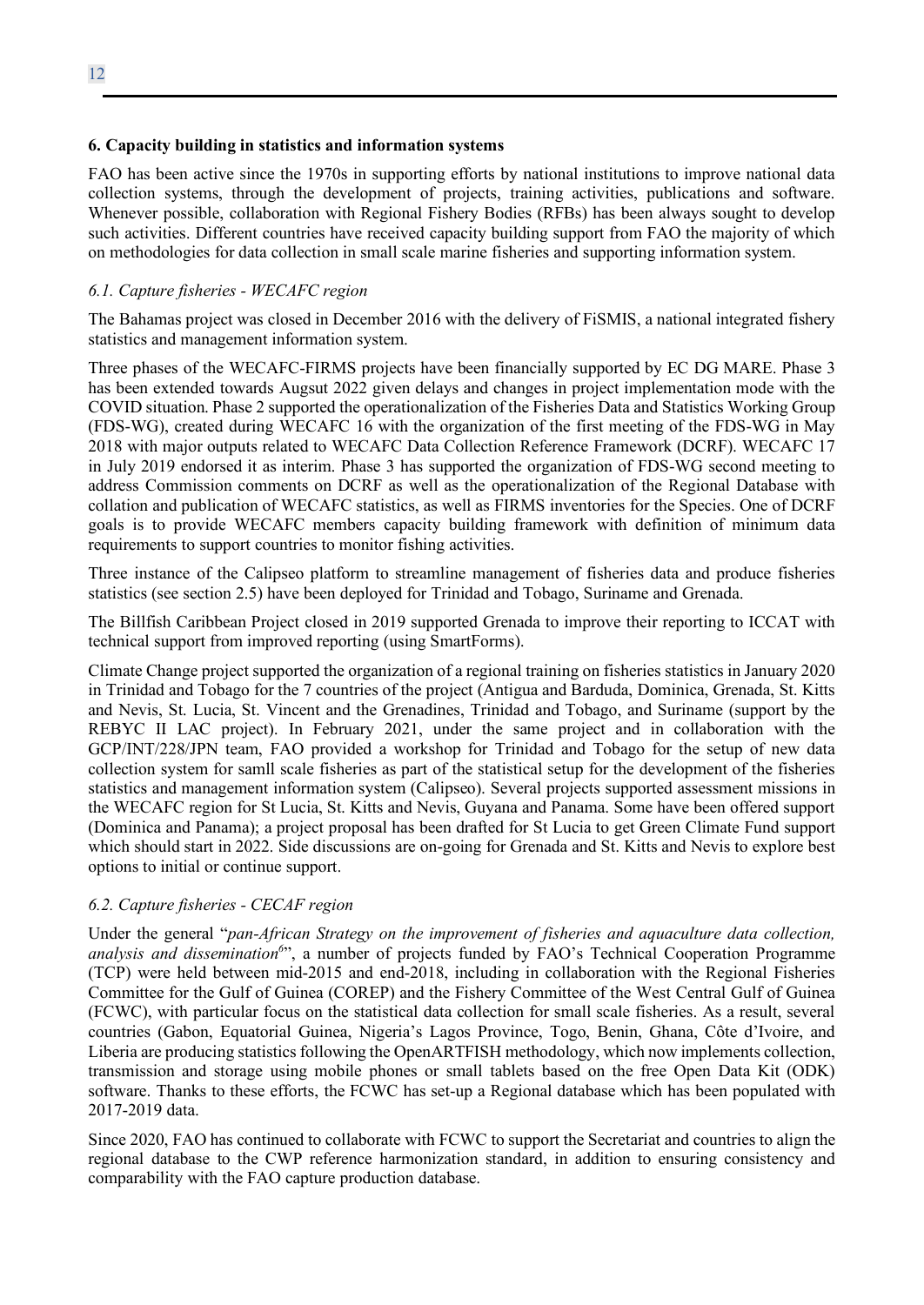The European Union funded PESCAO project, which was kicked-off in April 2019 for 3 years, is aiming at improved regional governance for the generation and sharing of data and information, across national, subregional, regional and global levels. Specific activities will aim at strengthening data harmonization capacities.

Following the signature by FCWC of the FIRMS Partnership (FSC11, May 2019), capacity building activities were organized in order to enable FIRMS and its member countries to initiate their fisheries inventory contributions to FIRMS.

An initial FIRMS and fishery statistics training for FCWC staff was held at FAO Headquarters in Rome in early February 2020, followed – due to the pandemic - by further engagement through online sessions for data harmonization of the national FIRMS fisheries inventories with the FCWC Regional Database of catch and effort of small-scale fisheries. The exercise concluded with the FIRMS and fishery statistics capacity development data workshop held virtually in October 2020. In May-June 2021, six capacity building Data Collection and Management Workshops were organised virtually for each FCWC Member State with the goal to finalize the pending inventories and to expand the FCWC regional database to industrial fisheries, under a Technical Cooperation Project (TCP/RAF/3709) funded by FAO Regional Office for Africa for FCWC. The outcome of these activities is a continued collaboration expected to strengthen the knowledge and expertise within FCWC member states in terms of fisheries data collection systems required for successful data reporting at national, regional and global level. Moreover, it is aimed to achieve a streamlined workflow for the FCWC regional fisheries database, and to provide support to CECAF – Fishery Committee for the Eastern Central Atlantic and its working groups.

As a result of these capacity building activities, an inventory of 38 fisheries were built with 22 factsheets currently published (reporting year 2020) amongst the 5 member states, and the others in progress. The FCWC Regional Database on small scale fisheries is operational and currently hosts time series of data for the recent year (2020, 2019, 2018) and for most of the FCWC Member States. Its structure is ready for reception of industrial fisheries statistics on catch and effort.

## *6.3. Capture fisheries - Indian Ocean region*

In the SWIOFC under the South West Indian Ocean Fisheries (SWIOFISH) World Bank funding, capacity building projects are on-going to improve national statistics following the *pan-African Strategy* guidelines to improve national statistics in Comoros, Madagascar, Mozambique and Tanzania.

Three FAO TCPs are likewise supporting strengthening of fishery statistics in Myanmar, Djibouti and Eritrea.

In January 2021, FAO concluded the three years activity of support to Djibouti for the setup of system for fisheries statistics based on Open ARTFISH (see section 2.4). A workshop was organized to assess the progress in implementation of the data collection system and the production of statistics.

FAO contributed to project documents for Bangladesh including development of Catch and Effort database and on-line licensing system. Both projects are now operational and support will start in 2022 with the potential deployment of Calipseo for C/E database.

#### *6.4 Capture fisheries – Middle East region*

A training on fisheries statistics for the United Arab Emirates has been organized in September 2021. Other RECOFI members representatives attended the training.

Support to upgrade Lebanon catch and effort database was initiated in January 2021 with the assessment of the current FLOUCA system. Ministry of Agriculture validated its replacement by Calipseo C/E module with reporting to GFCM. Activities will be organized in three phases supported by EastMed project.

#### *6.5. Aquaculture - activities in Africa*

FAO has collaborated during the last few years with Zambia to strengthen their aquaculture statistical data collection system. A new questiionnaire has been developed and the collection of data with the new questionnaire is planned in the next few months.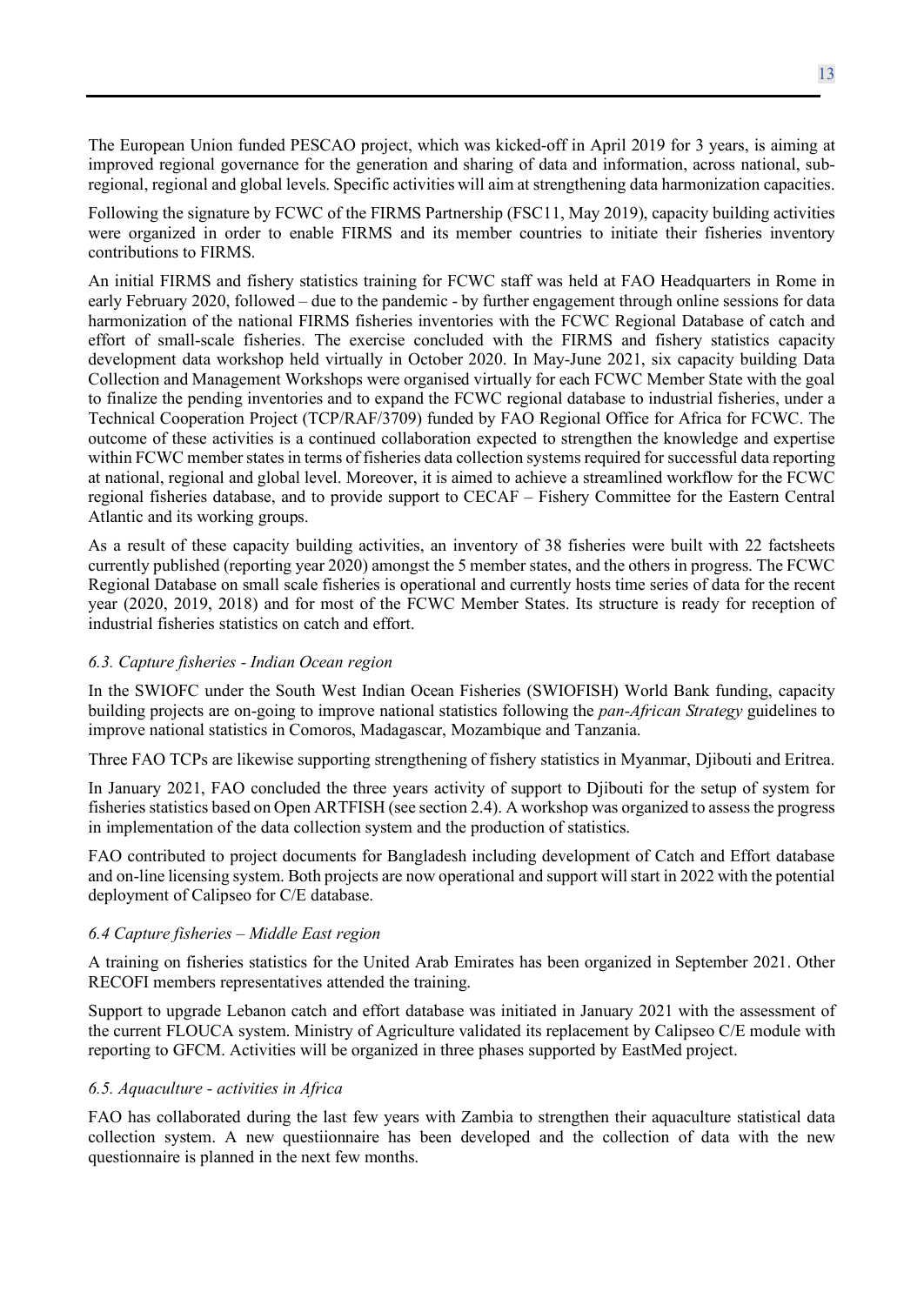During the last two years FAO has organized three training in fisheries and aquaculture statistics. In January 2020 in Trinidad and Tobago in collaboration with the University of West Indies for different countries in the Caribbean. In November 2020, an online global training done in collaboration with the International Centre for Advanced Mediterranean Agronomic Studies (CIHEAM) in Zaragoza. In September 2021 an online training for the United Arab Emirates and other Arab countries done in collaboration with the Ministry of Climate Change and Environment as well as the Federal Competitiveness and Statistics Center of the United Arab Emirates. All these training provided an overview on the why, what and how collect fisheries and aquaculture statistics, including sampling methodologies.

## **7. Classifications and collaboration in the revision of international classifications and manuals**

## *7.1. ASFIS list of species*

The ASFIS list of species was created in 2000 to: a) revise and update the taxonomic classification of the species items represented in the FAO statistics; b) streamline the inclusion of new species, for which statistics were reported, in the FAO databases; and c) provide fishery commissions and national institutions with a common coding system for species related to fishery activities. The ASFIS list is annually updated and new records are assigned for newly reported species or according to requests by CWP Members. In its last update (released in July 2021), the ASFIS list included 13 060 species items. The next release of the ASFIS list is planned for June 2022 and the updated list will be made available promptly in the webpage<sup>[10](#page-13-0)</sup> and the users will be informed through an e-mail message.

## *7.2. ISSCFG/fishing gear fact sheets*

The new International Standard Statistical Classification of Fishing Gear (ISSCFG) was implemented within the FAO fisheries and aquaculture reference data repository and all fishing gear fact sheets <http://www.fao.org/fishery/geartype/search/en> have been updated with the new ISSCFG codes and acronyms. In collaboration with the FAO Fishing Technology and Operations Team (NFIFO) of FAO fisheries and aquaculture division, a content review was also completed for 12 fishing gears fact sheets and will be published in the new NFI website.

## *7.3. International Standard Statistical Classification of Fishery Commodities classification (ISSCFC)*

FAO continues to collate the national data in the FAO fishery commodities production and trade database through the International Standard Statistical Classification of Fishery Commodities classification (ISSCFC). The ISSCFC covers products derived from fish, crustaceans, molluscs and other aquatic animals, plants and residues. ISSCFC is being periodically updated in the light of new emerging commodities/species in international trade and of changes in international/national commodity classifications. In its 2021 version), it includes 1 735 items, of which 1 306 items representing the effective codes, while 429 are at level of Chapter/Division/Group.

The ISSCFC is an expansion of the United Nations Standard International Trade Classification, Revision 3 (SITC Rev.3) developed by the United Nations' Statistical Office with additional positions to include links to FAO ISSCAAP and breakdown by additional species and product forms. At the moment of the creation of ISSCFC in the 1960's, it was decided to adopt SITC as a basis for the classification as being the main statistical classification used by countries in collecting trade statistics. However, this is not valid anymore, with the bulk of the countries having replaced SITC with HS.

# *7.4. Harmonized system (HS) - FAO Collaboration with World Customs Organization (WCO)*

The Harmonized Commodity Description and Coding System, commonly referred to as HS, is used as a basis for the collection of customs duties and international trade statistics by more than 200 countries, with over 98 percent of the merchandise trade classified in terms of the HS. This classification has been developed,

<span id="page-13-0"></span><sup>1</sup>[0http://www.fao.org/fishery/collection/asfis/en](http://www.fao.org/fishery/collection/asfis/en)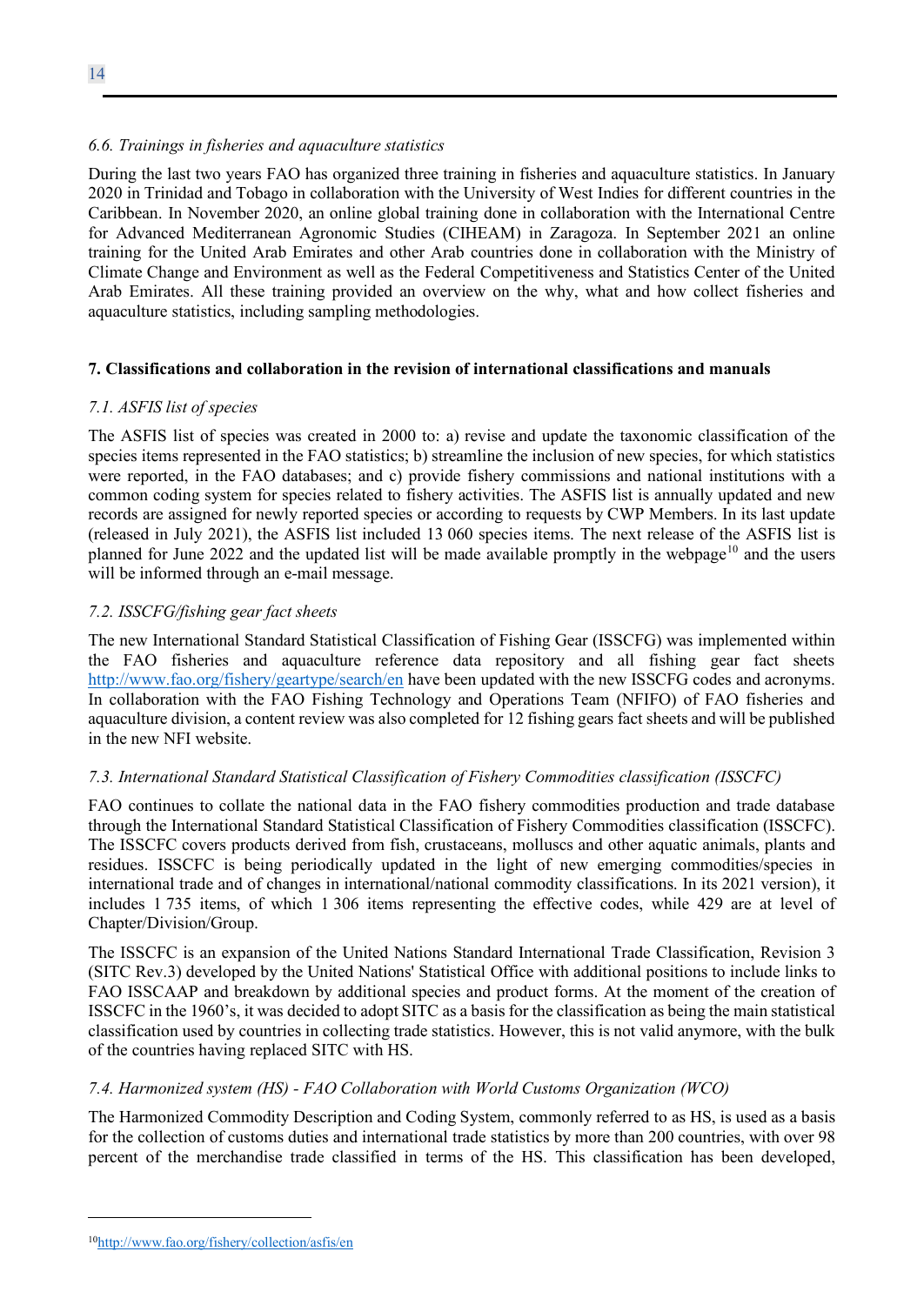introduced and maintained by WCO. Since its introduction and general adoption in 1988, the HS classification has undergone regular reviews.

During the past decade FAO has been collaborating with WCO to improve the quality of fish trade coverage through an improved specification for species and product forms in the HS. The present version, HS2017, and the previous one, HS 2012, both reflect the modifications proposed by FAO. The HS versions prior to HS 2012 presented an insufficient coverage in the classification of fishery species, in particular of those originating in developing countries. This deficiency was also reported to FAO by several countries and in 2003, the twentyfifth session of the Committee on Fisheries (COFI) instructed FAO to work towards an improvement of the HS classification for fish and fishery products. This request was re-emphasized by different sessions of COFI:FT.

The HS 2017, entered into force on 1 January 2017 for all Contracting Parties to the Harmonized System Convention, included amendments related to fish and fishery products for species and/or product forms that need to be monitored for food security purposes and/or for better management of resources, in particular for potentially endangered species, including sharks, skates and rays. In total, 36 new subheadings were created and 36 subheadings were amended. In developing the proposal, FAO also took into account some of the suggested amendments for HS 2017 received during the thirteenth session of FAO COFI-FT. Due to the limitation of available free codes, it was not possible to revise the HS (HS2012 and HS2017) including all the species and or product forms [TM(1] relevant for trade or in need to be monitored.

The revision of the HS is done on a regular basis, with five year intervals. On 1 January 2022 a new HS (HS 2022) will be released, with minor modifications for fisheries codes. In addition, the process leading to an updated HS 2027 has just started and FAO will evaluate if to submit any additional proposal for revision of the fisheries codes. Parties interested in further improving the HS classification and do some proposals can contact FAO Secretariat for advice on the process to be followed, including a potential joint proposal/

#### *7.5. Central Product Classification (CPC) - collaboration with the United Nations Statistics Division (UNSD):*

In past years FAO actively collaborated with UNSD to modify the CPC, to integrate wild and farmed origins in primary fish products as well as to introduce improved biological aggregations in consistent with HS. On 11 August 2015, the new version 2.1 has been released after the approval of the UN Statistical Commission (UNCSC) in March 2013. The 2013 version includes the modifications proposed by FAO to improve the breakdown for fish and fishery products including the separation of primary commodities by wild and farmed origin. During more recent years, collaboration with UNSD on CPC was mainly linked to reply to technical questions received from UNSD on fish and fishery products. FAO data on global production (capture and aquaculture) and trade and production of fisheries commodities have now a link to CPC in the datasets disseminated through FishStatJ since March 2016.

Now a new process for the revision of the CPC has just started and FAO is evaluating the possibility of doing additional proposals to further improve the classification of fisheries and aquaculture products.

### *7.6. The International Standard Classification of Occupations (ISCO) collaboration with the International Labour Organization (ILO)*

FAO is part of the Technical Working Group for the revision of the International Standard Classification of Occupations ISCO-08. ISCO‐08 is the current version of the International Standard Classification of Occupations for which the ILO is custodian. It is used in the classification of occupations in statistical and non‐statistical operations, in official and non‐official statistics at the global level. The revision is expected to cover different aspects including the need to revise the skill model and its application as a classification criterion, along with revising skill levels and skill specializations; revise the boundaries of skill levels 1‐2 and 2‐3 and the breadth of skill level 2 and move occupational groups within the classification to assign them to a more appropriate skill level.

#### *7.7. Revision of manuals of the international statistics on merchandise trade and in trade in fisheries service*

FAO is part of the Task Team on International Trade Statistics (TT on ITS) recently created under the UN Committee of Experts on Business and Trade Statistics (UNCEBTS). The Team is tasked with identifying and dealing with joint research agenda between business and international trade statistics for the revision of the trade-related standards. The task team has the main role to revise the Manual on the International Merchandise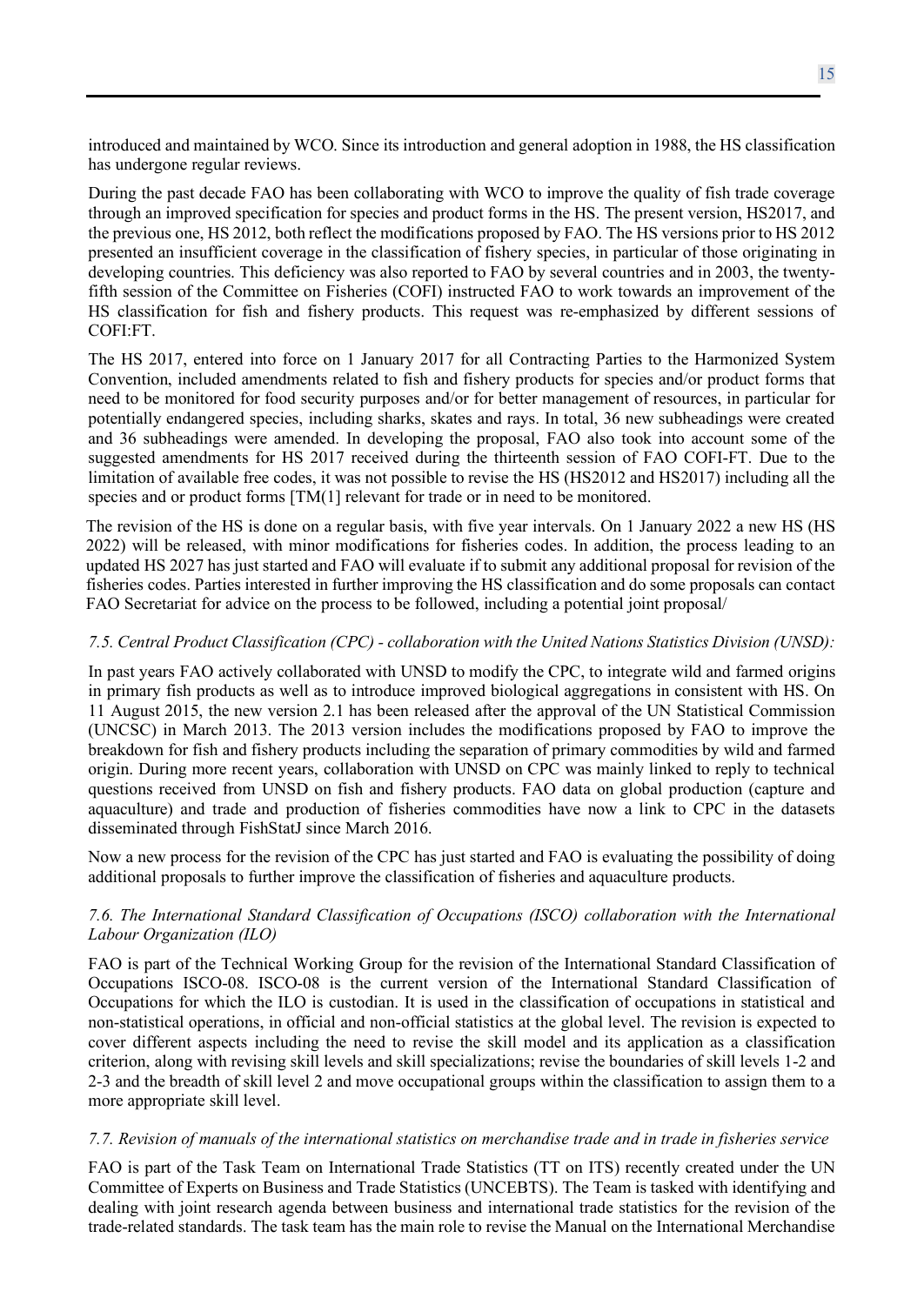Trade Statistics: Concepts and Definitions 2010 (IMTS 2010) and the Manual on Statistics of International Trade in Services 2010 (MSITS 2010), while will also contribute to the development and implementation of data programmes and capacity building activities.

#### **8. Revision of the CWP website and CWP Handbook**

#### *8.1. Updates and new section in the revised CWP website*

A new set of draft pages for sharing protocols/practices has been developed and will be presented at the CWP intersessional meeting. The proposal includes subsections on:

- Reference harmonization
- CWP catalogue
- GIS recommended standards
- Data exchange formats

Regarding the CWP website as a whole, its content has been updated by the CWP Secretariat during the intersessional period. However more effort is needed by the CWP community to raise the awareness of the CWP by providing updates from time to time to the 'Highlights' and 'Did you know' sections of the homepage [\(https://www.fao.org/cwp-on-fishery-statistics/en/\)](https://www.fao.org/cwp-on-fishery-statistics/en/). The homepage is in all languages, and CWP Members are encouraged to submit short, focused news items and updates of interest to the CWP community to the Secretariat for publications in these sections.

#### *8.2. Revision of the CWP Handbook*

The Secretariat has revised the CWP Handbook in accordance with the decisions of CWP-26 (CWP-26 report, paragraph 23-27). The revised Handbook will be published prior to the intersessional meeting CWP-IS meeting participants are invited to read and review the revised sections, and provide any feedback or comment during the meeting, or directly to the CWP Secretariat.".

The revisions include *inter alia* edits and additions to existing sections and development of new sections. In addition, international standard classifications referenced in the Handbook have been reformatted and versioned and are also available through the CWP catalogue:

- International Standard Classification of Occupations (ISCO-08 Classification)
- International Standard Statistical Classification of Fishery Commodities (ISSCFC) (version July 2019)
- International Standard Statistical Classification of Fishery Vessels by GRT Categories (ISSCFV GRT category)
- International Standard Statistical Classification of Fishery Vessels by Vessel Types (ISSCFV)
- International Standard Statistical Classification of Vessels by Length Classes (ISSCFV Length Classes)
- International Standard Statistical Classification of Fishing Gear (ISSCFG, 2016)
- List of countries or areas
- List of currencies sorted by country or area name
- List of currencies sorted by ISO currency code and country or area multilingual name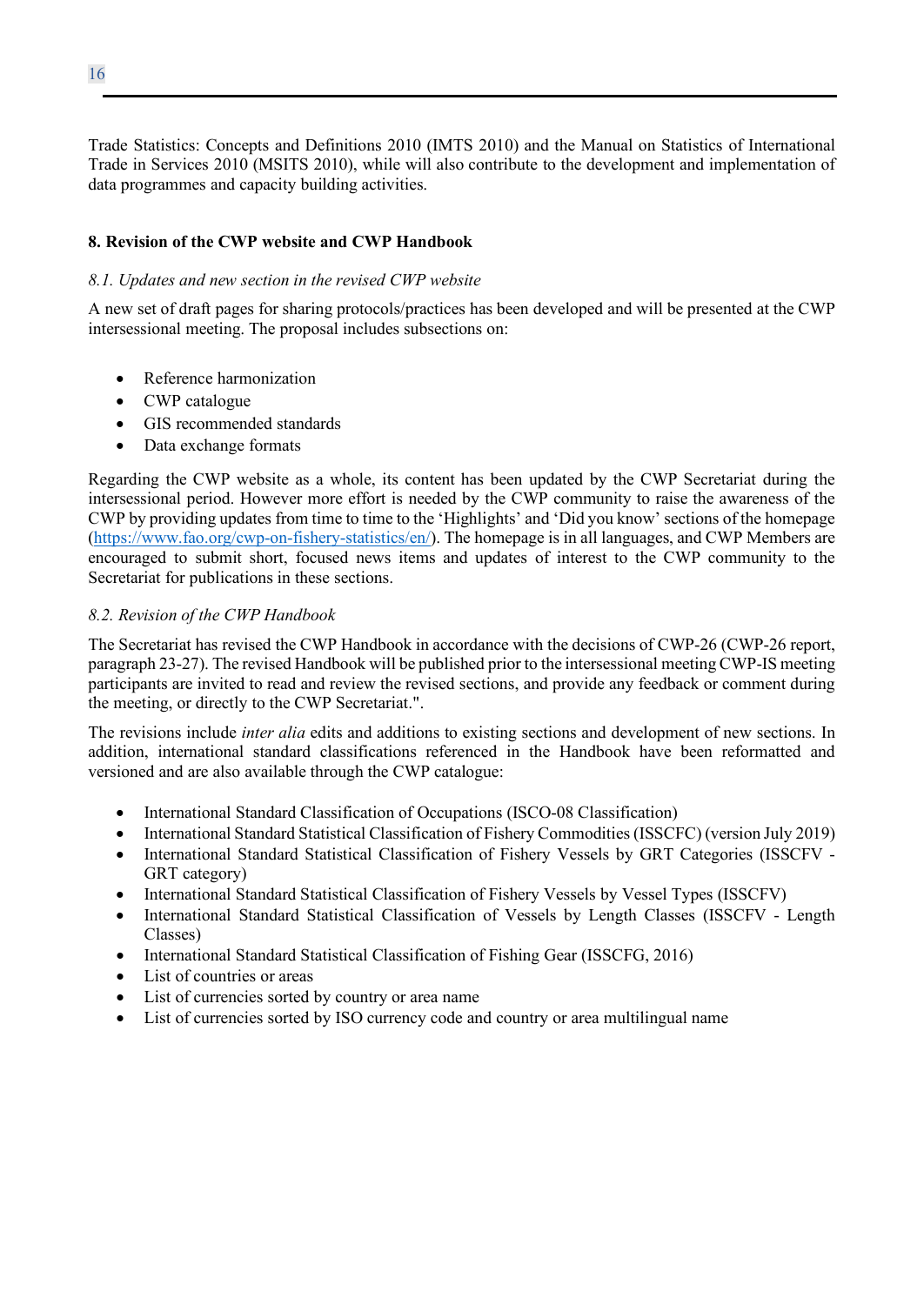| <b>Section</b>                                                                   | <b>Revision</b>                   |
|----------------------------------------------------------------------------------|-----------------------------------|
| Landing page                                                                     | Revised general introduction      |
| Introduction                                                                     | Revised introduction              |
| Data collection systems                                                          | Minor edits                       |
| Methodology for data collection                                                  | No change                         |
| Confidentiality                                                                  | No change*                        |
| General concepts                                                                 |                                   |
| <b>Conversion</b> factors                                                        | Minor edits                       |
| Data and time                                                                    | New section                       |
| Currencies and funds                                                             | Minor edits                       |
| Spatial reference systems                                                        | New section                       |
| Geographic coordinates                                                           | New section                       |
| Geographic systems                                                               | New section                       |
| Country or area                                                                  | Minor edits                       |
| Main water areas                                                                 | Restructured and new content*     |
| Identifiers for aquatic animals and plants                                       | No change                         |
| Capture fisheries statistics                                                     |                                   |
| Catch and landings                                                               | Revised text and definitions      |
| Nationality of catch and landings                                                | No change                         |
| Fishing fleet                                                                    | Revised text and definitions*     |
| Fishers                                                                          | Revised text, relocated section   |
| Fishing gear classification                                                      | Revised text                      |
| Fishing effort                                                                   | Revised text*                     |
| Logbook and VMS                                                                  | Minor edits                       |
| Integrated environmental and economic accounting for fisheries                   | Minor edits                       |
| Fisheries statistics for an ecosystem approach                                   | Minor edits and reference to SDGs |
| Socio-economic dimension                                                         | Restructured                      |
| Fisheries production                                                             | New section                       |
| Aquaculture production                                                           | New section                       |
| Food balance sheets on apparent consumption                                      | Minor edits                       |
| Fishery commodities classification                                               | Minor edits                       |
| Aquaculture statistics                                                           | No change*                        |
| Tools and resources                                                              | No change**                       |
| Search                                                                           | New search terms                  |
| * Further revisions and additions expected following the work of CWP Task Groups |                                   |
| ** updates planned in line with the Handbook revisions                           |                                   |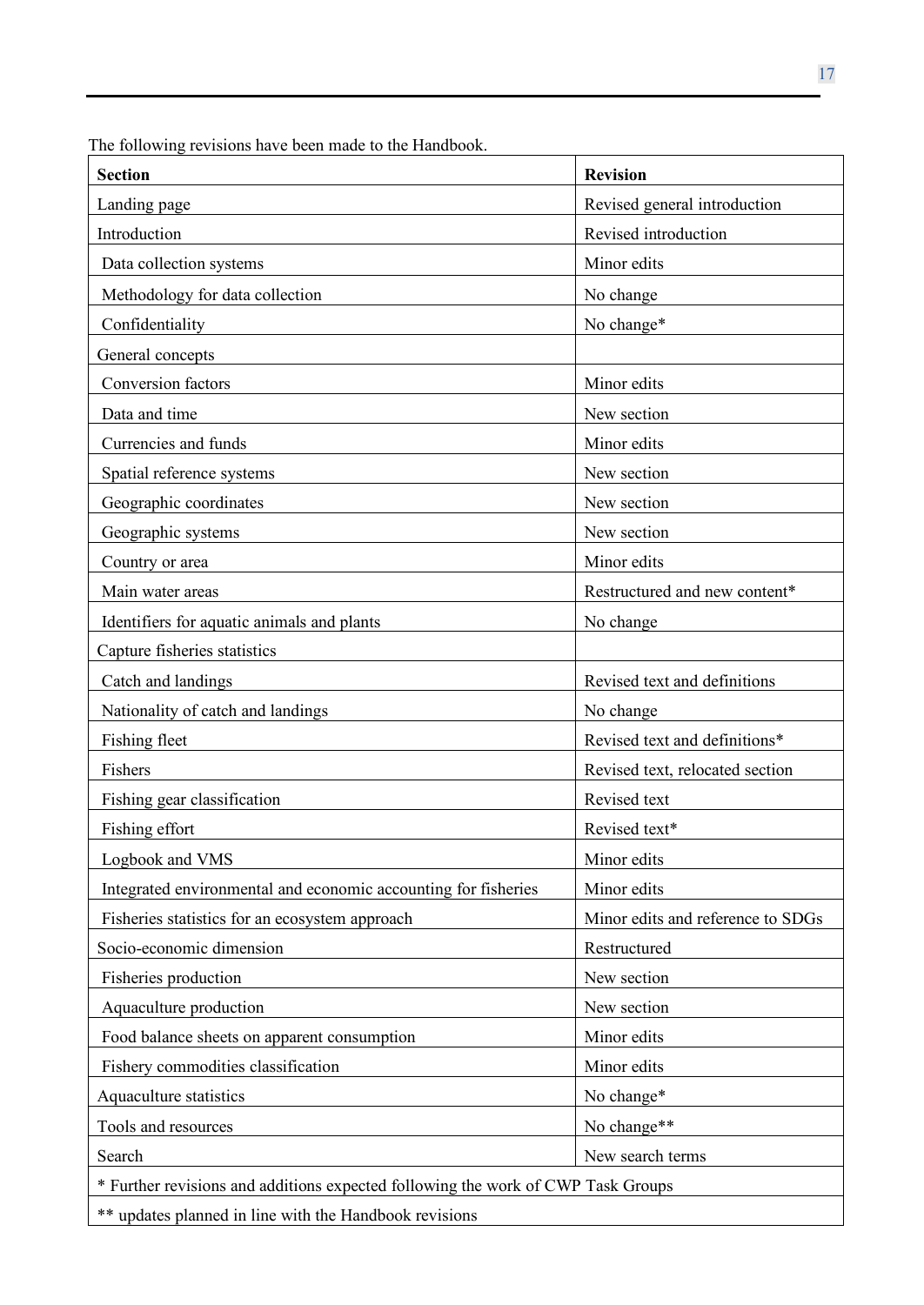Work is currently underway to finalise the revision of the Handbook and this includes completing the reformatting and versioning of all internation classifications relevant to the Handbook, and updating the section on tools and resources. In addition, the work of CWP Tasks Groups is expected to result in further revision of sections dealing with catch, effort, data, aquaculture, data harmonization, confidentiality and workflow.

#### **9. SDGs and related methodologies, tools and activities**

Main focus of this section is on SDG 14 for the four indicators for which FAO is custodian.

## *9.1. SDG 14.4.1*

### *9.1.1. Global monitoring and reporting strategy, e-learning*

SDG 14.4.1 'Proportion of fish stocks within biological levels' is a Tier I indicator currently based on FAO's SOFIA stock status indicator which covers a time series starting in the 1970s and relies on regional estimates. SDG 14.4.1 requires countries to report on their national indicator and FAO, as custodian agency for the indicator, to provide a framework for consistent and comparable national reporting as well as to estimate regional and global indicators. An e-learning course aimed at providing guidelines to stakeholders for the monitoring and reporting on SDG 14.4.1 was publishedand made also available in French and Spanish<sup>[11](#page-17-0)</sup>. The course addresses various audiences and explains the practical significance of the indicator, reviews the existing assessment methodologies, teaches new methods applicable in data limited context, and explains how to calculate the indicator and meet the reporting requirements. The driving principles to the guidelines include transparency, consistency, communication and collaboration with RFBs, and timeliness and adherence to international standards in their data and statistical production. Reporting will occur through a specific questionnaire, and monitoring will benefit from the issuing of unique identifiers for stocks through FIRMS/GRSF, which are built upon CWP standards. SDG 14.4.1 is an opportunity for FAO to improve the granularity of reference stocks upon which the SOFIA regional and global indicator is based.

Regional capacity development trainings are a major part of the outreach to countries towards improving monitoring and reporting of their coastal fisheries. Since 2019, SDG 14.4.1 trainings have taken place in Bangkok for countries in South and South-East Asia, in Zanzibar for countries in the Western Indian Ocean, and a training in the Pacific was planned for 2020, but was commuted to an online course that was recently completed. In addition, a global series of online courses in three different languages (English, Spanish, French) are planned for November 2021 to February 2022. The workshops will be regional, with an English workshop for West Africa, the Mediterranean, and English-speaking Caribbean, Southern and Southeast Asia and East Africa; a workshop for the Mediterranean, Western and Northern Africa, and French-speaking Caribbean to be given in French; and a workshop for Latin America and Spanish-speaking Caribbean to be given in Spanish. In each region-language case, any additional countries sharing the same language but outside the focus region will be invited to participate also taking into account time lags among regions. the general objectives of the workshop and training series are to raise awareness and understanding of the tools and methodologies developed on SDG Indicator 14.4.1; discuss challenges related to data collection, data availability and sources, analysis and reporting, to identify solutions and priority capacity development needs at the national level; provide hands-on training towards reporting the Indicator; and engage in dialogues between national fisheries agencies, national statistics offices and national SDG focal points to facilitate SDG 14.4.1 monitoring and reporting.

## *9.2. SDG 14.6.1*

This indicator is dedicated to monitor the Progress by countries in the degree of implementation of international instruments aiming to combat illegal, unreported and unregulated (IUU) fishing<sup>[12](#page-17-1)</sup>.

A framework of international instruments have been developed addressing different aspects of fisheries management which together provide a powerful suite of tools to combat IUU fishing. The FAO Agreement on Port State Measures, the first international binding Agreement developed expressly to combat IUU fishing, since its coming into force in June 2016.

<span id="page-17-0"></span><sup>11</sup> <https://www.fao.org/sustainable-development-goals/indicators/1441/en/>

<span id="page-17-1"></span><sup>12</sup> <https://www.fao.org/sustainable-development-goals/indicators/1461/en/>